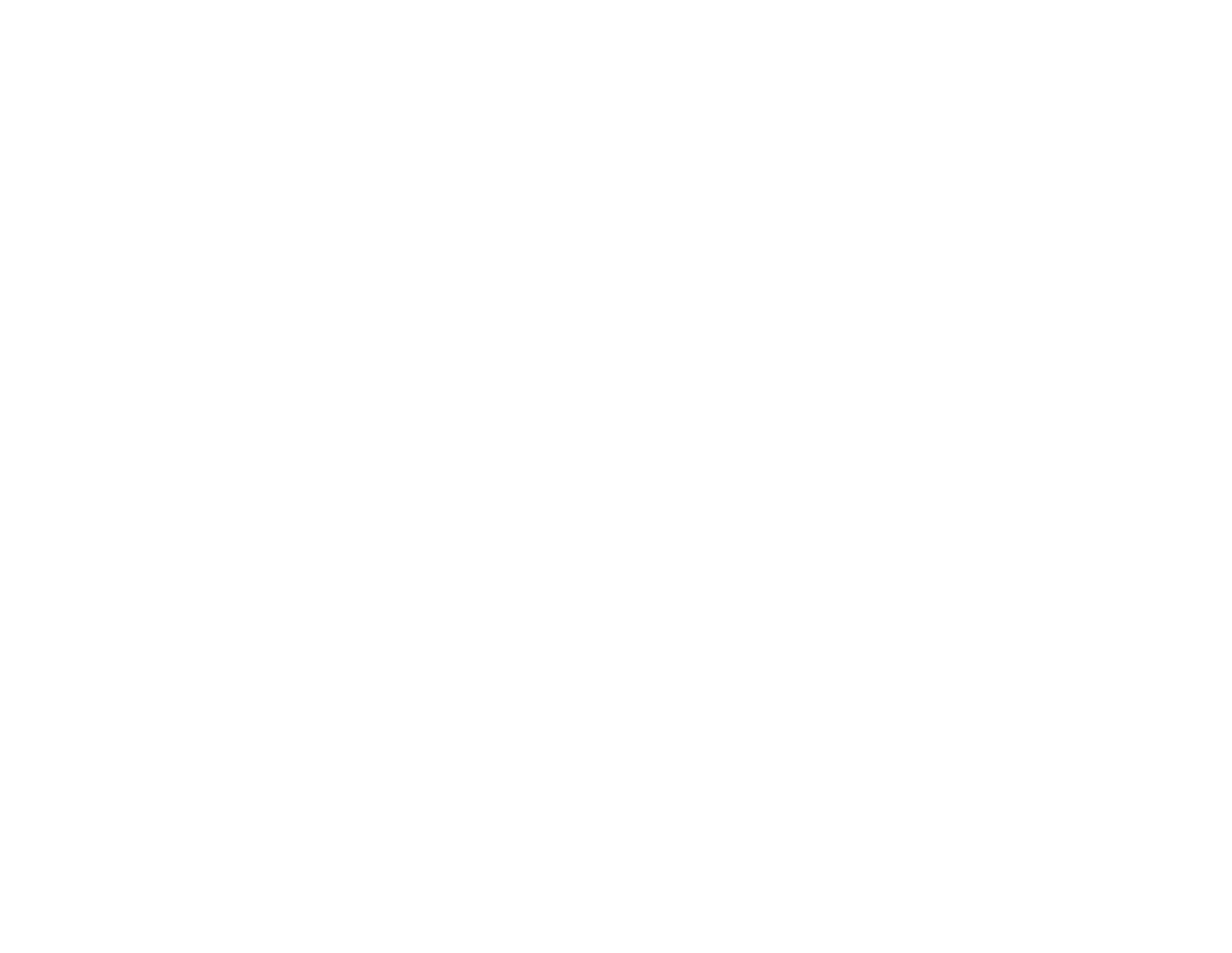# **Table of Contents**

Section I: Executive Summary **Page 5** and the section I: Executive Summary Percent of Your Students Ready for College-Level Coursework Five Year Trends—Percent of Students Who Met College Readiness Benchmarks Five Year Trends—Average ACT Scores Five Year Trends—Average ACT Scores by Level of Preparation Five Year Trends—Percent and Average Composite Score by Race/Ethnicity Percent of Students in College Readiness Standards Score Ranges Average ACT College Reportable Scores by Test Session Duration Percent of Students Who Met College Readiness Benchmark Scores by Test Session Duration Section II: Academic Achievement **Page 11** Page 11 ACT Score Distributions, Cumulative Percentages, Averages, and Quartile Values Average ACT Composite Scores for Race/Ethnicity by Level of Preparation Average ACT Scores by Race/Ethnicity Percent of Students in College Readiness Standards Score Ranges Average ACT Scores by Gender Percent of Students Who Met College Readiness Benchmark Scores by Gender College Readiness Benchmark Percent and Average ACT Scores by Overall High School Curriculum College Readiness Benchmark Percent and Average ACT Scores by Content-Specific Curriculum Section III: College Readiness & Impact of Course Rigor Page 17 Percent of Students Who Met ACT College Readiness Benchmark Scores by Race/Ethnicity Average ACT Scores and Average ACT Score Changes by Common Course Patterns College Readiness Percents by Common Course Patterns Section IV: Career and Educational Aspirations **Page 25** Page 25 Distribution of Planned Educational Majors for All Students by College Plans Average ACT Composite Scores for Racial/Ethnic Groups by Post-Secondary Educational Aspirations Students' Score Report Preferences at Time of Testing Section V: Optional Writing Test Results **Page 29** Page 29 Average ACT English and Writing Scores by Race/Ethnicity and Gender for students who took ACT Writing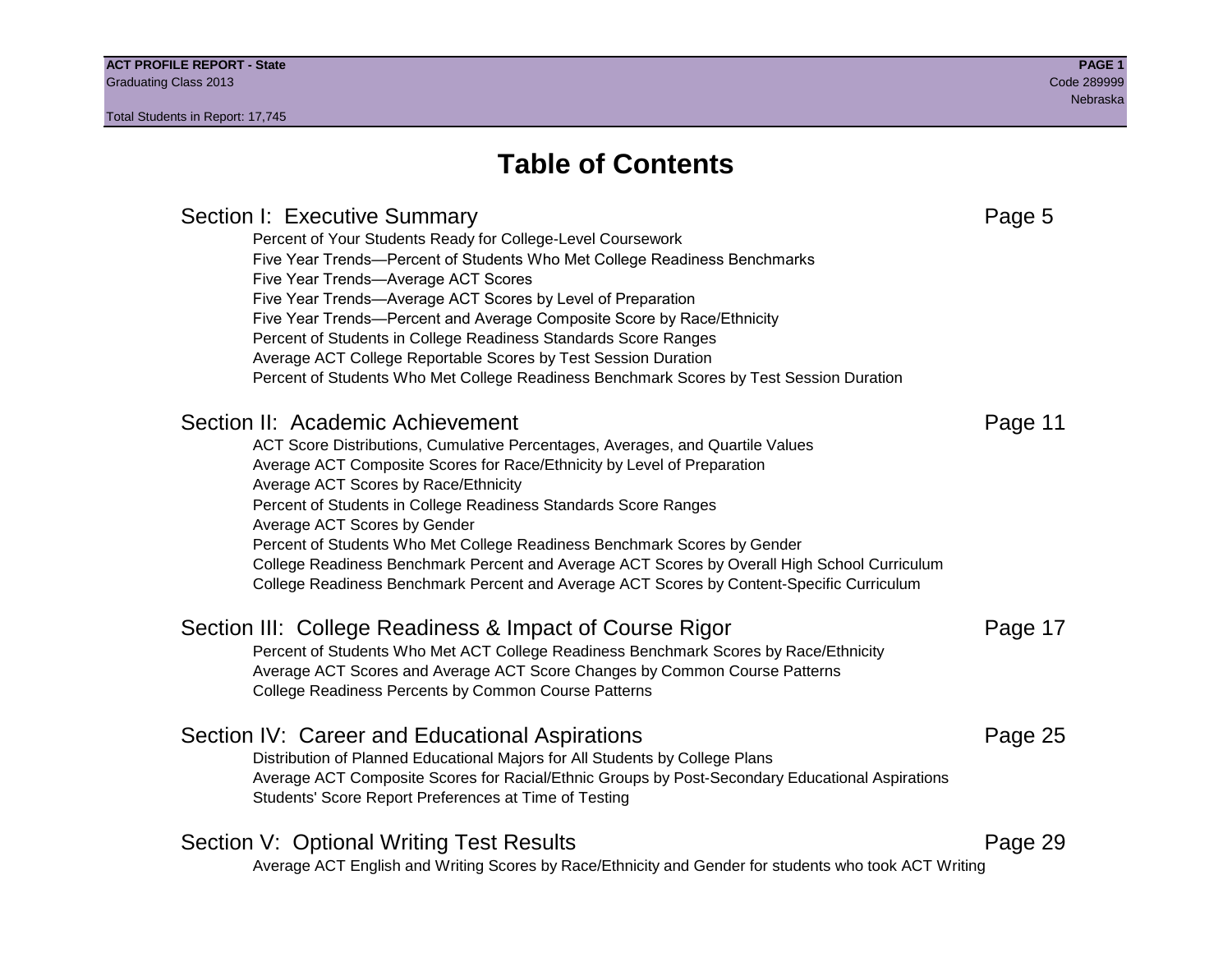Total Students in Report: 17,745

This report provides information about the performance of your 2013 graduating seniors who took the ACT as sophomores, juniors, or seniors; and self-reported at the time of testing that they were scheduled to graduate in 2013. Beginning with the Graduating Class of 2013, all students whose scores are college reportable, both standard and extended time tests, are now included in the report.

This report focuses on:

**Performance** - student test performance in the context of college readiness

**Access** - number of your graduates exposed to college entrance testing and the percent of race/ethnicity participation

**Course Selection** - percent of students pursuing a core curriculum

**Course Rigor** - impact of rigorous coursework on achievement

**College Readiness** - percent of students meeting ACT College Readiness Benchmark Scores in each content area

**Awareness** - extent to which student aspirations match performance

**Articulation** - colleges and universities to which your students send test results

Each year, test data for a school, district, and the state represents a different cohort of students. ACT encourages educators to focus on trends (3, 5, 10 years), not year-to-year changes. Such changes can represent normal – even expected – fluctuations. On the other hand, trend lines offer more insight into what is happening in a school, district, or the state.

Furthermore, ACT encourages educators to measure student performance in the context of college readiness measures. The focus should be on the number and percentage of students who met or exceeded ACT's College Readiness Benchmark Scores, a measure that is much more meaningful and understandable than an average composite score for a group of students.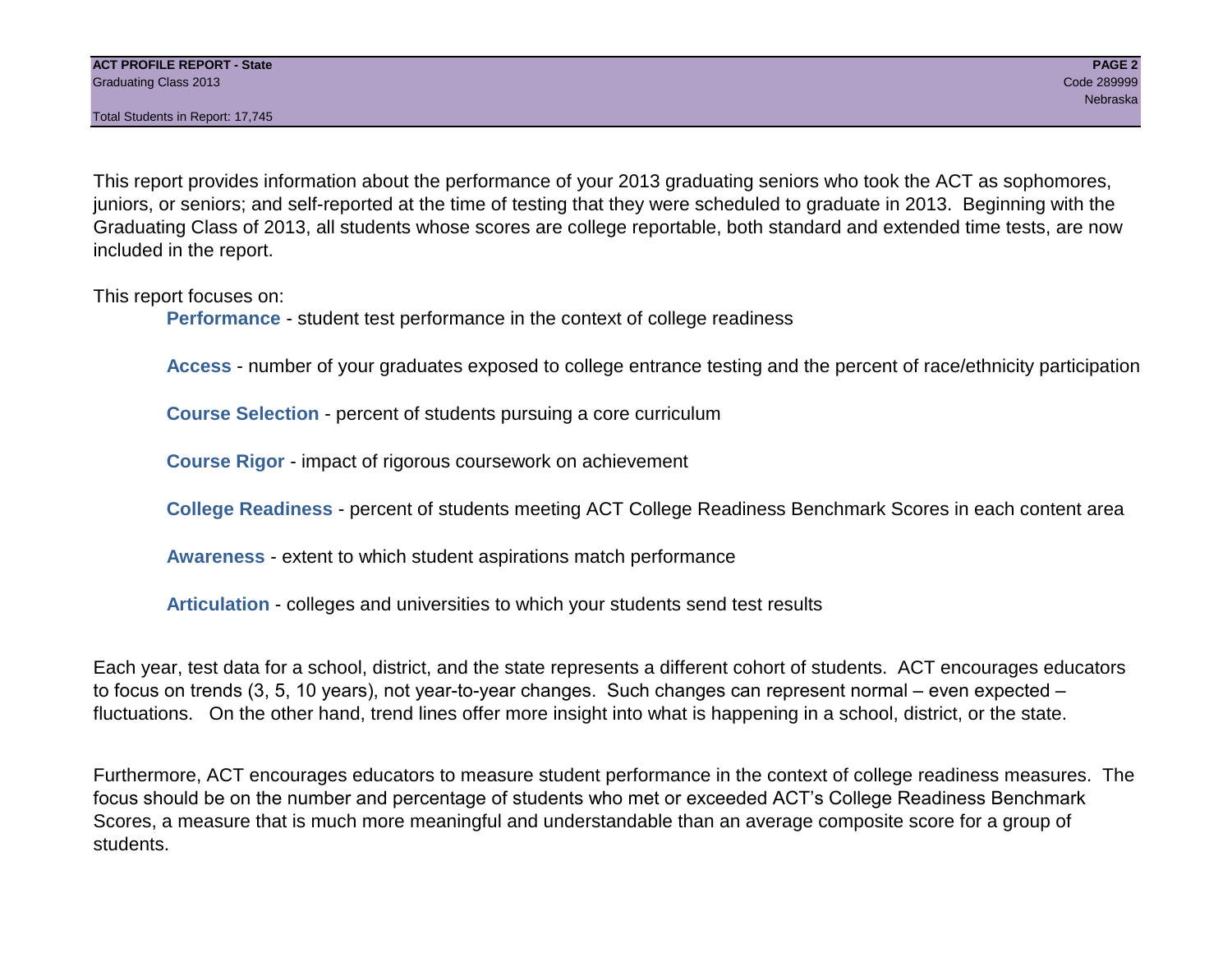Total Students in Report: 17,745

# **The ACT is a curriculum-based measure of college readiness. ACT components include:**

Tests of academic achievement in English, math, reading, science, and writing (optional) High school grade and course information Student Profile Section Career Interest Inventory

# **The ACT:**

Every few years, ACT conducts the **ACT National Curriculum Survey** to ensure its curriculum-based assessment tools accurately measure the skills high school teachers teach and instructors of entry-level college courses expect. The ACT is the only college readiness test designed to reflect the results of such a survey.

ACT's **College Readiness Standards** are sets of statements intended to help students, parents and educators understand the meaning of test scores. The standards relate test scores to the types of skills needed for success in high school and beyond. They serve as a direct link between what students have learned and what they are ready to do next. The ACT is the only college readiness test for which scores can be tied directly to standards. *Connecting College Readiness Standards to the Classroom* interpretive guides can be found at www.act.org/standard/infoserv.html.

Only the ACT reports **College Readiness Benchmark Scores** – A benchmark score is the minimum score needed on an ACT subject-area test to indicate a 50% chance of obtaining a B or higher or about a 75% chance of obtaining a C or higher in the corresponding credit-bearing college courses, which include English Composition, Algebra, Social Science and Biology. These scores were empirically derived based on the actual performance of students in college. The College Readiness Benchmark Scores, updated for 2013, are:

| <b>College Course/Course Area</b> | <b>ACT Test</b> | Benchmark Score |
|-----------------------------------|-----------------|-----------------|
| <b>English Composition</b>        | English         | 18              |
| Algebra                           | Mathematics     | 22              |
| <b>Social Sciences</b>            | Reading         | 22              |
| Biology                           | Science         | 23              |

For more information, go to www.act.org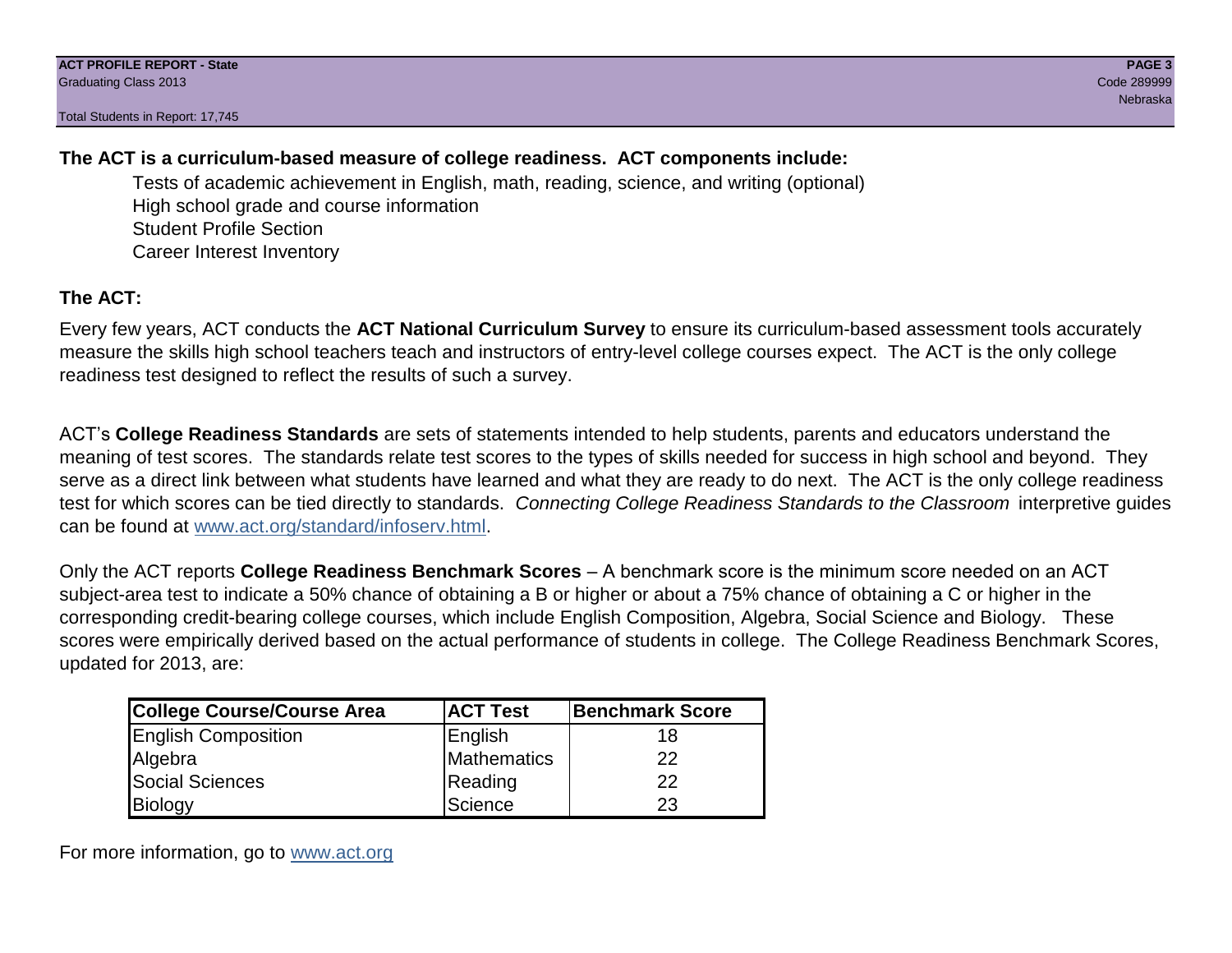# **How to Improve Scores and Increase College Readiness**

28% of your students met all four ACT College Readiness Benchmark Scores (Table 1.1). To improve students' scores and increase the percentage of students identified as college ready, ACT suggests:

PROVIDING ACCESS FOR ALL STUDENTS TO TAKE THE ACT: 17,745 of your students are included in this report (the 'cohort'). Increasing access insures that more students have the opportunity to consider college and allows the reader to use this report to evaluate how well courses and instructional programs are preparing students for college and work.

MAKING CORE CURRICULUM A PRIORITY: Emphasize the need for all students to develop college and work ready skills, regardless of postsecondary aspirations. 78% of the students in the cohort reported taking courses that would be considered 'Core or More' (Table 1.4).

MAKING SURE STUDENTS ARE TAKING THE RIGHT KINDS OF COURSES: Table 3.2 reports 5% of the cohort took less than three years of math courses. Of these students, 5% were college ready. 13% of the cohort reported taking a course sequence of Algebra I, Algebra II, and Geometry. 12% of these students were college ready. In comparison, 55% of the students who took 3 or more years of math beyond Algebra I, Algebra II, and Geometry were college ready. Getting more students ready for Algebra prior to 9th grade will increase the chances that students will be prepared for and take advanced-level math courses.

Similarly, Table 3.2 reports 12% of the cohort took less than three years of natural science courses. 18% of these students were college ready. In comparison, 45% of students who took at least three years of science coursework were college ready.

EVALUATING RIGOR OF COURSES: Table 2.6 reports the percentage of students falling in each of the ACT College Readiness Standards score ranges. For example, approximately 46% of the cohort fall into the lowest three Mathematics score ranges. To increase these students' achievement, identify the standards they should focus on next by accessing ACT's College Readiness Standards at www.act.org/standard.

PLAN GUIDANCE ACTIVITIES BASED ON STUDENTS' CAREER AND COLLEGE ASPIRATIONS: Data in Tables 4.1 and 4.2 enable the reader to determine if aspirations are consistent with academic performance and whether among students with similar aspirations, academic performance is consistent across racial/ethnic groups.

For more information on interpreting data in this report, or to learn how ACT can help your students improve their readiness for college and the workplace, contact ACT Customer Service at 319-337-1309 or customerservices@act.org.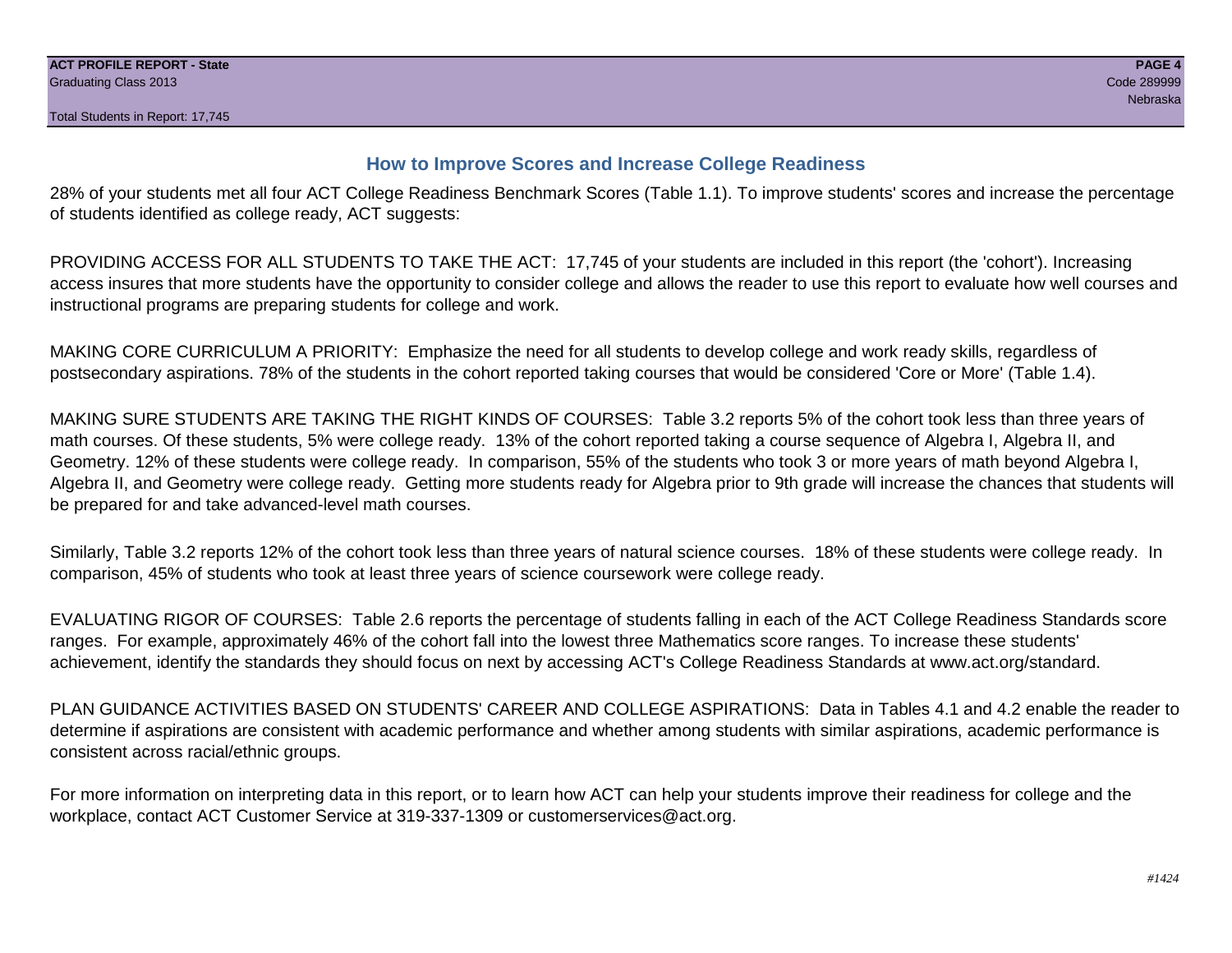**ACT PROFILE REPORT - State: SECTION I, EXECUTIVE SUMMARY PAGE 5** Graduating Class 2013 Code 289999

Total Students in Report: 17,745

nebraska ing pangalang pangalang pangalang pangalang pangalang pangalang pangalang pangalang pangalang pangala

# Section I Executive Summary

Beginning with the Graduating Class of 2013, all students whose scores are college reportable, both standard and extended time tests, are now included. Also beginning with the 2013 Graduating Class data, College Readiness Benchmarks for Reading and Science were updated to reflect the most recent college coursework research.

> To find the results of only standard time or extended time test takers, refer to Tables 1.7 and 1.8 on page 10.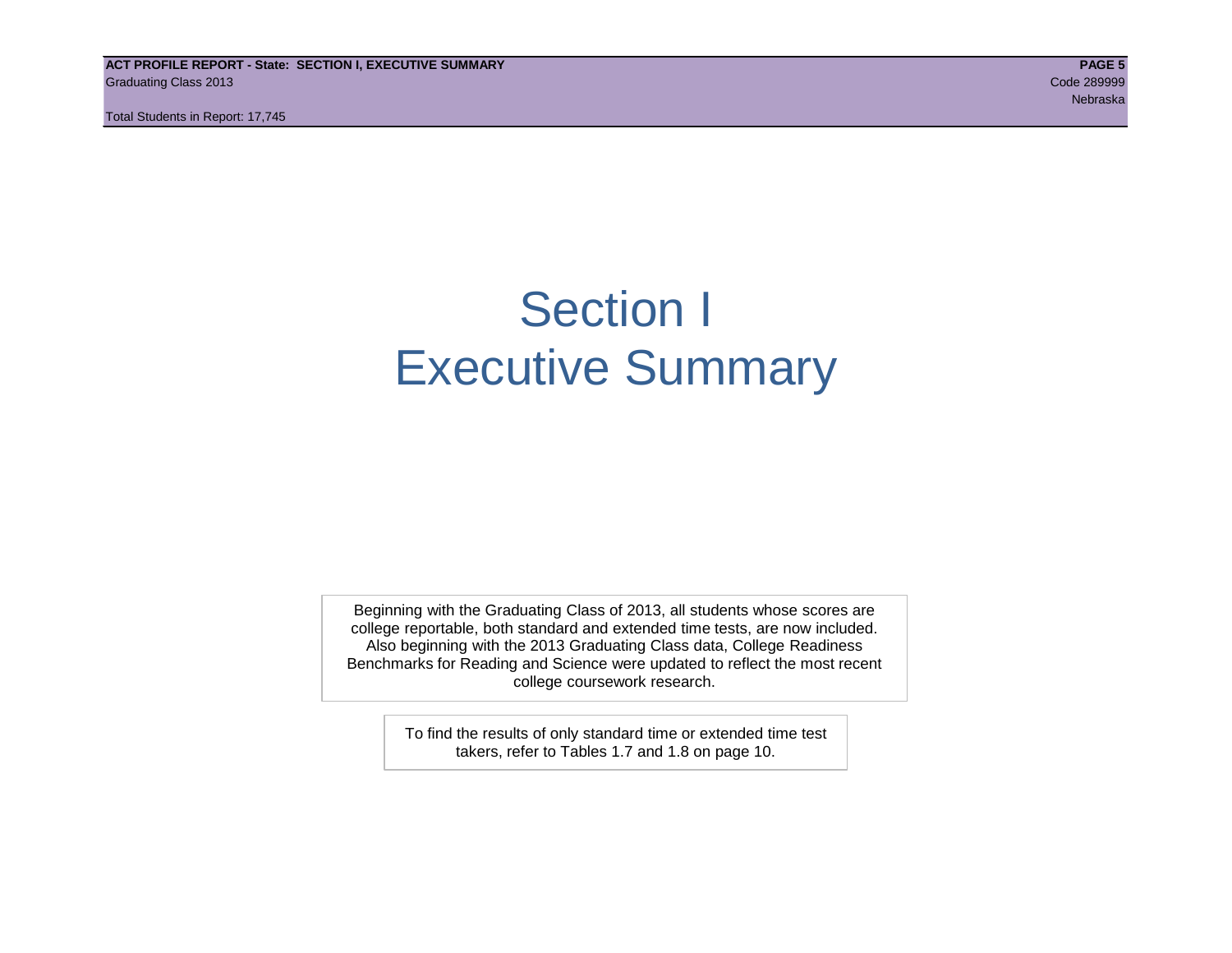#### **ACT PROFILE REPORT - State: SECTION I, EXECUTIVE SUMMARY PAGE 6** Graduating Class 2013 Code 289999

Total Students in Report: 17,745





**A benchmark score is the minimum score needed on an ACT subject-area test to indicate a 50% chance of obtaining a B or higher or about a 75% chance of obtaining a C or higher in the corresponding credit-bearing college course.**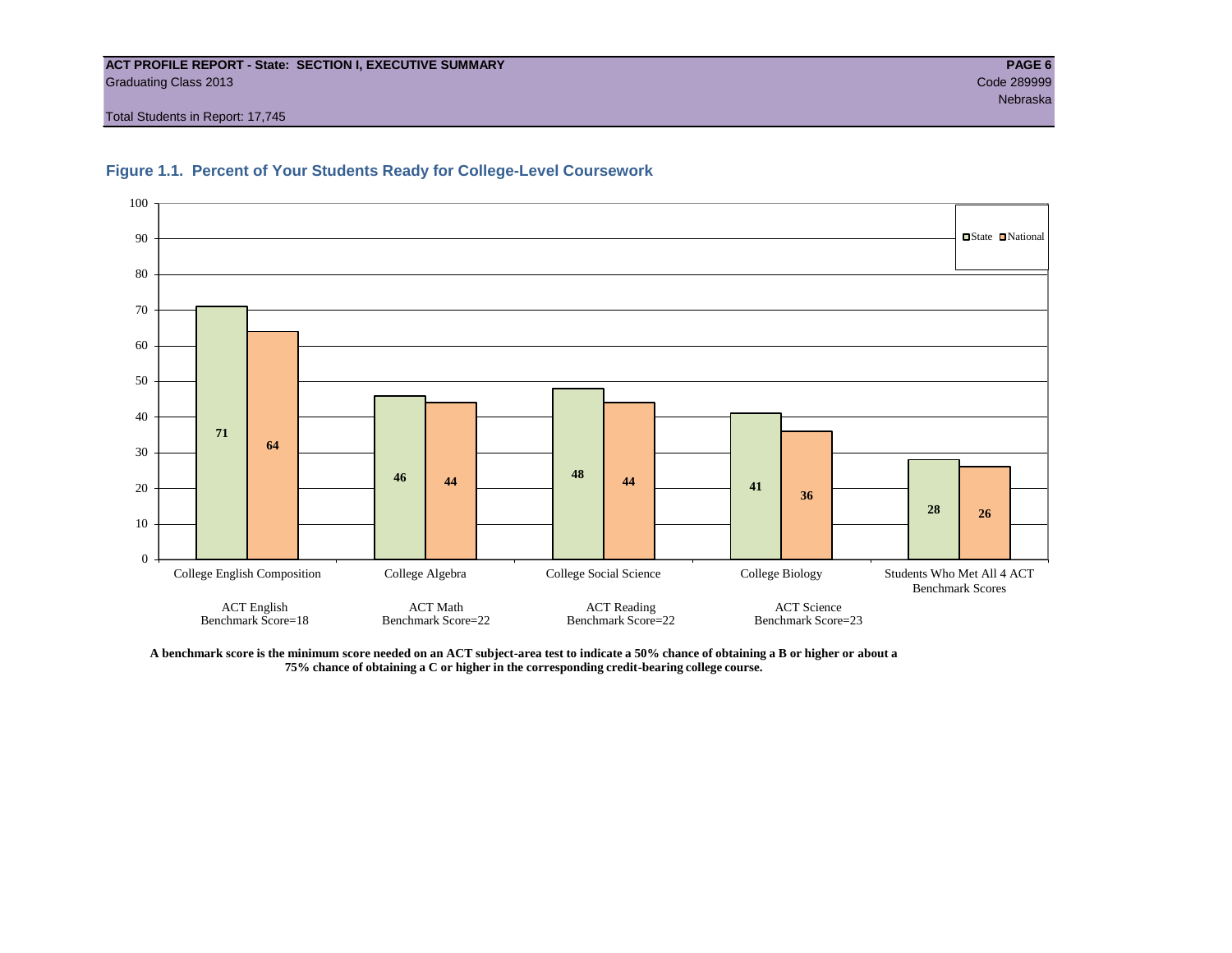#### **ACT PROFILE REPORT - State: SECTION I, EXECUTIVE SUMMARY PAGE 7** Graduating Class 2013 Code 289999

nebraska ing pangalang pangalang pangalang pangalang pangalang pangalang pangalang pangalang pangalang pangala

Total Students in Report: 17,745

|      |              | <b>Number of Students</b> |              | <b>Percent Who Met Benchmarks</b> |                    |          |              |          |                |          |                     |          |  |  |  |
|------|--------------|---------------------------|--------------|-----------------------------------|--------------------|----------|--------------|----------|----------------|----------|---------------------|----------|--|--|--|
|      |              | <b>Tested</b>             |              | <b>English</b>                    | <b>Mathematics</b> |          | Reading      |          | <b>Science</b> |          | <b>Met All Four</b> |          |  |  |  |
| Year | <b>State</b> | <b>National</b>           | <b>State</b> | National<br>State                 |                    | National | <b>State</b> | National |                | National | <b>State</b>        | National |  |  |  |
| 2009 | 16,286       | ,480,469                  | 76           | 67                                | 49                 | 42       | 61           | 53       | 36             | 28       | 29                  | 23       |  |  |  |
| 2010 | 16,172       | .568.835                  | 76           | 66                                | 50                 | 43       | 60           | 52       | 35             | 29       | 29                  | 24       |  |  |  |
| 2011 | 16.461       | .623,112                  | 76           | 66                                | 50                 | 45       | 60           | 52       | 36             | 30       | 29                  | 25       |  |  |  |
| 2012 | 16,581       | .666,017                  | 75           | 67                                | 51                 | 46       | 59           | 52       | 36             | 31       | 30                  | 25       |  |  |  |
| 2013 | 17.745       | 1,799,243                 | 71           | 64                                | 46                 | 44       | 48           | 44       | 41             | 36       | 28                  | 26       |  |  |  |

# **Table 1.1. Five Year Trends—Percent of Students Who Met College Readiness Benchmarks**

### **Table 1.2. Five Year Trends—Average ACT Scores**

|      |              | <b>Number of Students</b> |              |                 | <b>Average ACT Scores</b> |                    |              |                 |                |          |                  |          |  |  |
|------|--------------|---------------------------|--------------|-----------------|---------------------------|--------------------|--------------|-----------------|----------------|----------|------------------|----------|--|--|
|      |              | Tested                    |              | <b>English</b>  |                           | <b>Mathematics</b> |              | <b>Reading</b>  | <b>Science</b> |          | <b>Composite</b> |          |  |  |
| Year | <b>State</b> | National                  | <b>State</b> | <b>National</b> |                           | <b>National</b>    | <b>State</b> | <b>National</b> | <b>State</b>   | National | <b>State</b>     | National |  |  |
| 2009 | 16,286       | .480.469                  | 21.9         | 20.6            | 21.8                      | 21.0               | 22.5         | 21.4            | 22.0           | 20.9     | 22.7             | 21.1     |  |  |
| 2010 | 16,172       | .568.835                  | 21.8         | 20.5            | 21.6                      | 21.0               | 22.4         | 21.3            | 22.0           | 20.9     | 22.1             | 21.0     |  |  |
| 2011 | 16.461       | .623,112                  | 21.8         | 20.6            | 21.7                      | 21.1               | 22.3         | 21.3            | 22.0           | 20.9     | 22.1             | 21.1     |  |  |
| 2012 | 16,581       | .666,017                  | 21.8         | 20.5            | 21.7                      | 21.1               | 22.3         | 21.3            | 21.9           | 20.9     | 22.0             | 21.1     |  |  |
| 2013 | 17,745       | 1,799,243                 | 21.1         | 20.2            | 21.1                      | 20.9               | 21.8         | 21.1            | 21.5           | 20.7     | 21.5             | 20.9     |  |  |

# **Table 1.3. Five Year Trends—Average ACT Scores Nationwide**

|      | <b>Number of Students</b> |                | <b>Average ACT Scores</b> |         |                |                  |  |  |  |  |  |  |
|------|---------------------------|----------------|---------------------------|---------|----------------|------------------|--|--|--|--|--|--|
| Year | Tested                    | <b>English</b> | <b>Mathematics</b>        | Reading | <b>Science</b> | <b>Composite</b> |  |  |  |  |  |  |
| 2009 | ,480,469                  | 20.6           | 21.0                      | 21.4    | 20.9           | 21.1             |  |  |  |  |  |  |
| 2010 | ,568,835                  | 20.5           | 21.0                      | 21.3    | 20.9           | 21.0             |  |  |  |  |  |  |
| 2011 | ,623,112                  | 20.6           | 21.1                      | 21.3    | 20.9           | 21.1             |  |  |  |  |  |  |
| 2012 | ,666,017                  | 20.5           | 21.1                      | 21.3    | 20.9           | 21.1             |  |  |  |  |  |  |
| 2013 | 1,799,243                 | 20.2           | 20.9                      | 21.1    | 20.7           | 20.9             |  |  |  |  |  |  |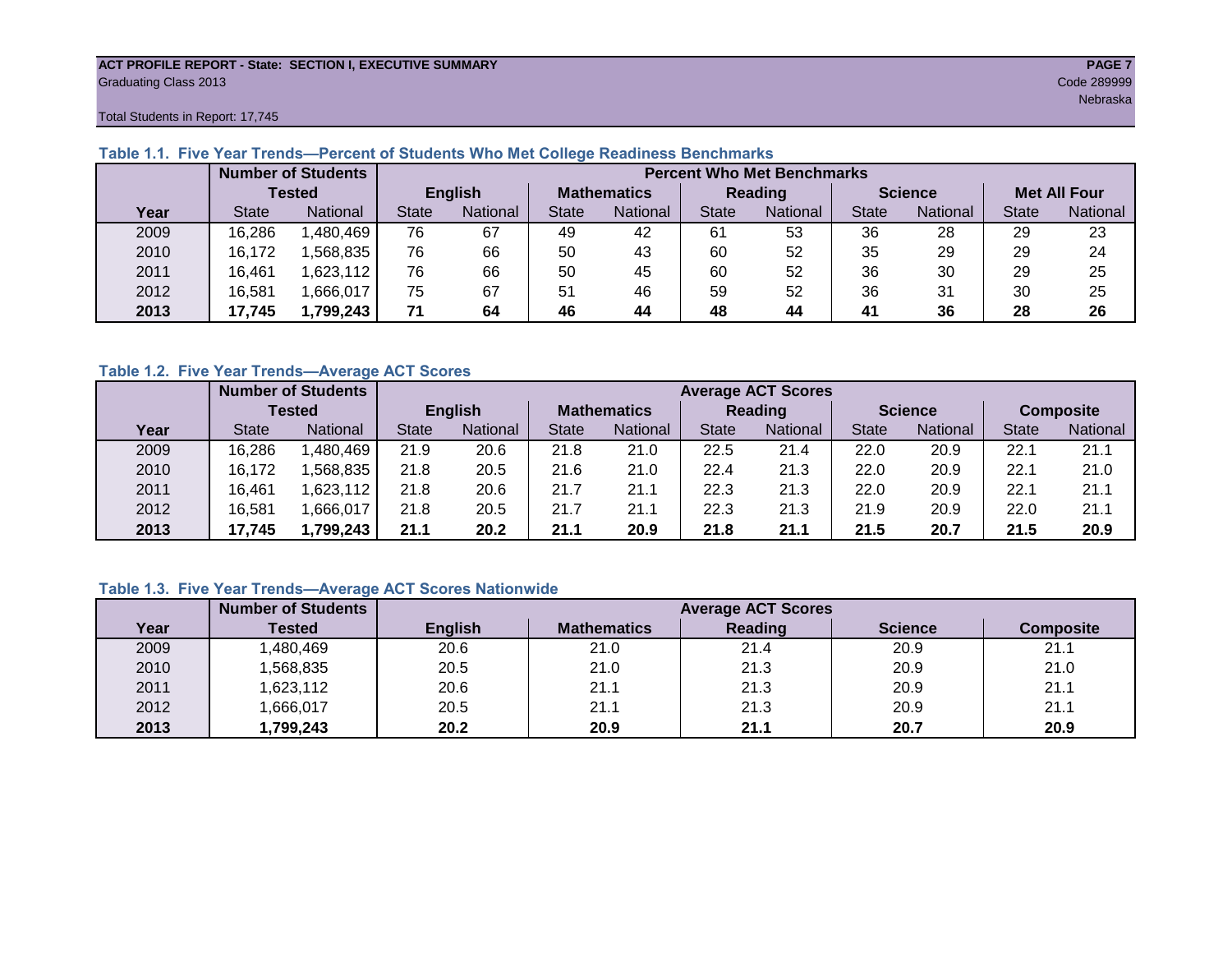#### **ACT PROFILE REPORT - State: SECTION I, EXECUTIVE SUMMARY PAGE 8** Graduating Class 2013 Code 289999

#### Total Students in Report: 17,745

|      |         |                                     |             |                      |                |           |                    |           |                | <b>Average ACT Scores</b> |                |           |                  |           |
|------|---------|-------------------------------------|-------------|----------------------|----------------|-----------|--------------------|-----------|----------------|---------------------------|----------------|-----------|------------------|-----------|
|      |         | <b>Number of Students</b><br>Tested |             | Percent <sup>2</sup> | <b>English</b> |           | <b>Mathematics</b> |           | <b>Reading</b> |                           | <b>Science</b> |           | <b>Composite</b> |           |
|      |         |                                     | Core        | Less                 |                |           |                    |           |                |                           |                |           |                  |           |
|      | Core or | Less than                           | or          | than                 | Core or        | Less than | Core or            | Less than | Core or        | Less than                 | Core or        | Less than | Core or          | Less than |
| Year | More    | Core                                | <b>More</b> | Core                 | More           | Core      | More               | Core      | More           | Core                      | More           | Core      | More             | Core      |
| 2009 | 12.701  | 3.346                               | 78          | 21                   | 22.7           | 19.1      | 22.5               | 19.4      | 23.2           | 20.1                      | 22.6           | 19.9      | 22.9             | 19.8      |
| 2010 | 12,870  | 3,053                               | 80          | 19                   | 22.7           | 18.9      | 22.3               | 19.1      | 23.1           | 20.1                      | 22.7           | 19.8      | 22.8             | 19.6      |
| 2011 | 13,168  | 3,120                               | 80          | 19                   | 22.5           | 18.9      | 22.3               | 19.1      | 22.9           | 20.0                      | 22.5           | 19.8      | 22.7             | 19.6      |
| 2012 | 13,515  | 2,896                               | 82          | 17                   | 22.4           | 18.9      | 22.3               | 19.2      | 22.8           | 19.9                      | 22.4           | 19.7      | 22.6             | 19.5      |
| 2013 | 13.851  | 3,372                               | 78          | 19                   | 22.1           | 17.9      | 21.9               | 18.6      | 22.6           | 19.2                      | 22.3           | 19.1      | 22.3             | 18.8      |

### **Table 1.4. Five Year Trends—Average ACT Scores by Level of Preparation**

<sup>1</sup>"Core or More" results correspond to students taking four or more years of English AND three or more years each of math, social studies, and natural science.

 $2$ Percent of all students tested. Numbers will not add up to 100% due to student non-response.

### **Table 1.5. Five Year Trends—Percent and Average Composite Score by Race/Ethnicity**

|                                        | 2009   |      |      | 2010   |               | 2011 |        |     | 2012 |        |     | 2013 |        |               |      |
|----------------------------------------|--------|------|------|--------|---------------|------|--------|-----|------|--------|-----|------|--------|---------------|------|
|                                        |        | $\%$ | Avg  | N      | $\frac{9}{6}$ | Avg  | N      | %   | Avg  | N      | %   | Ava  | N      | $\frac{9}{6}$ | Avg  |
| <b>All Students</b>                    | 16.286 | 100  | 22.1 | 16.172 | 100           | 22.1 | 16.461 | 100 | 22.1 | 16.581 | 100 | 22.0 | 17.745 | 100           | 21.5 |
| Black/African American                 | 647    |      | 17.7 | 674    | -4            | 17.8 | 719    |     | 17.5 | 747    |     |      | 783    |               | 17.1 |
| American Indian/Alaska Native          | 117    |      | 19.3 | 105    |               | 19.1 | 97     |     | 18.8 | 97     |     | 17.9 | 120    |               | 17.4 |
| White                                  | 13.579 | 83   | 22.6 | 13.375 | 83            | 22.6 | 13,157 | 80  | 22.7 | 12,870 | 78  | 22.7 | 13.251 | 75            | 22.4 |
| Hispanic/Latino                        | 852    |      | 19.1 | 920    | 6             | 19.1 | .353   | 8   | 19.0 | .495   | 9   | 19.0 | 1,831  | 10            | 18.2 |
| Asian                                  | 281    |      | 22.4 | 303    | $\sqrt{2}$    | 23.0 | 343    |     | 22.3 | 413    |     | 22.7 | 411    |               | 21.7 |
| Native Hawaiian/Other Pacific Islander |        |      |      |        | 0             |      | 13     |     | 17.3 | 19     |     | 18.7 | 19     | 0             | 19.5 |
| Two or more races                      | 281    |      | 21.5 | 303    | $\sim$        | 21.2 | 352    |     | 20.8 | 513    | ົ   | 21.6 | 588    |               | 20.4 |
| Prefer not to respond/No response      | 529    |      | 21.4 | 492    | ົ<br>J        | 20.8 | 427    |     | 22.0 | 427    |     | 22.6 | 742    |               | 20.0 |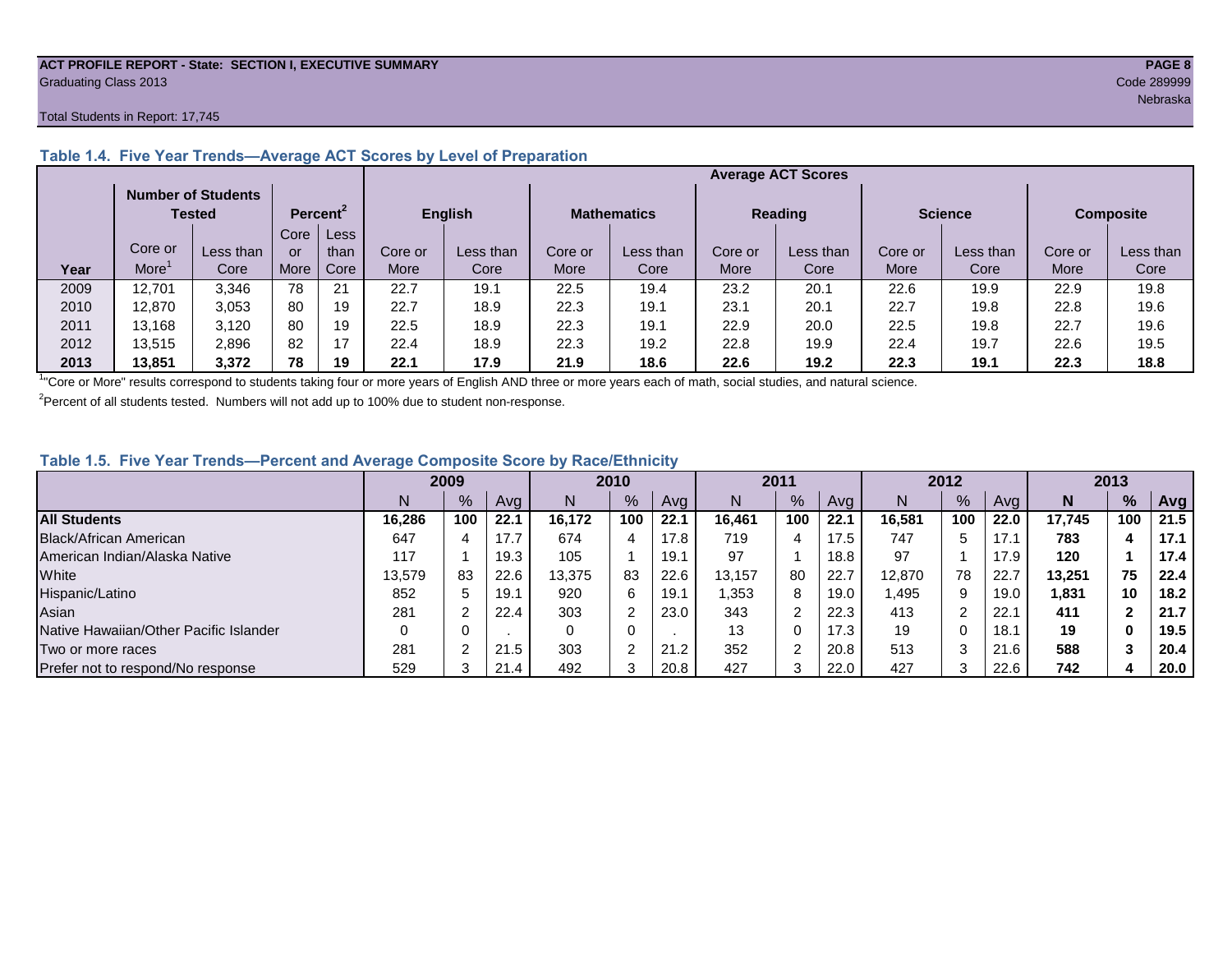#### **ACT PROFILE REPORT - State: SECTION I, EXECUTIVE SUMMARY PAGE 9** Code 289999 Craduating Class 2013

# n de braska en de brasilista en de brasilista en de brasilista en de brasilista en de brasilista en de brasili

Total Students in Report: 17,745

#### **Table 1.6. Percent of Students in College Readiness Standards Score Ranges**

| <b>CRS</b>                 | <b>English</b>       | <b>Mathematics</b>    | <b>Reading</b>      | <b>Science</b>      |
|----------------------------|----------------------|-----------------------|---------------------|---------------------|
| Range                      | (Benchmark = $18$ )  | (Benchmark = $22$ )   | (Benchmark = $22$ ) | $(Benchmark = 23)$  |
|                            | 100%                 | 100%                  | 100%                | 100%                |
| $1 - 12$                   | 50%<br>13%<br>9%     | 50%<br>1%<br>$1\%$    | 50%<br>$8\%$<br>5%  | 50%<br>$7\%$<br>4%  |
|                            | $0\%$                | $0\%$                 | $0\%$               | $0\%$               |
| $13 - 15$                  | 100%                 | 100%                  | 100%                | 100%                |
|                            | 50%<br>13%<br>11%    | 50%<br>13%<br>14%     | 50%<br>13%<br>11%   | 50%<br>10%<br>$8\%$ |
|                            | $0\%$                | $0\%$                 | 0%                  | $0\%$               |
|                            | 100%                 | 100%                  | 100%                | 100%                |
| 16-19                      | 50%<br>18%<br>18%    | 33%<br>32%<br>50%     | 50%<br>21%<br>21%   | 50%<br>23%<br>21%   |
|                            | $0\%$                | $0\%$                 | $0\%$               | 0%                  |
|                            | 100%                 | 100%                  | 100%                | 100%                |
| $20 - 23$                  | 28%<br>50%<br>25%    | 50%<br>21%<br>19%     | 50%<br>25%<br>24%   | 32%<br>30%<br>50%   |
|                            | $0\%$                | $0\%$                 | $0\%$               | 0%                  |
|                            | 100%                 | 100%                  | 100%                | 100%                |
| 24-27                      | 50%<br>18%<br>16%    | 50%<br>23%<br>21%     | 50%<br>18%<br>15%   | 50%<br>24%<br>20%   |
|                            | 0%                   | $0\%$                 | $0\%$               | 0%                  |
|                            | 100%                 | 100%                  | 100%                | 100%                |
| 28-32                      | 50%<br>11%<br>10%    | 50%<br>$9\%$<br>$9\%$ | 50%<br>14%<br>13%   | 50%<br>$9\%$        |
|                            | 0%                   | $0\%$                 | $0\%$               | $8\%$<br>$0\%$      |
|                            | 100%                 | 100%                  | 100%                | 100%                |
| 33-36                      | 50%                  | 50%                   | 50%                 | 50%                 |
|                            | 5%<br>$5\%$<br>$0\%$ | $3%$<br>2%<br>$0\%$   | $5\%$<br>5%<br>0%   | 2%<br>2%<br>$0\%$   |
|                            | 100%                 | 100%                  | 100%                | 100%                |
|                            | 71%<br>64%           |                       | 48%                 |                     |
| % At or Above<br>Benchmark | 50%                  | 46%<br>44%<br>50%     | 44%<br>50%          | 41%<br>36%<br>50%   |
|                            |                      |                       | $0\%$               | $0\%$               |
|                            | $0\%$                | $0\%$                 |                     |                     |
|                            |                      | $=$ State             | $=$ National        |                     |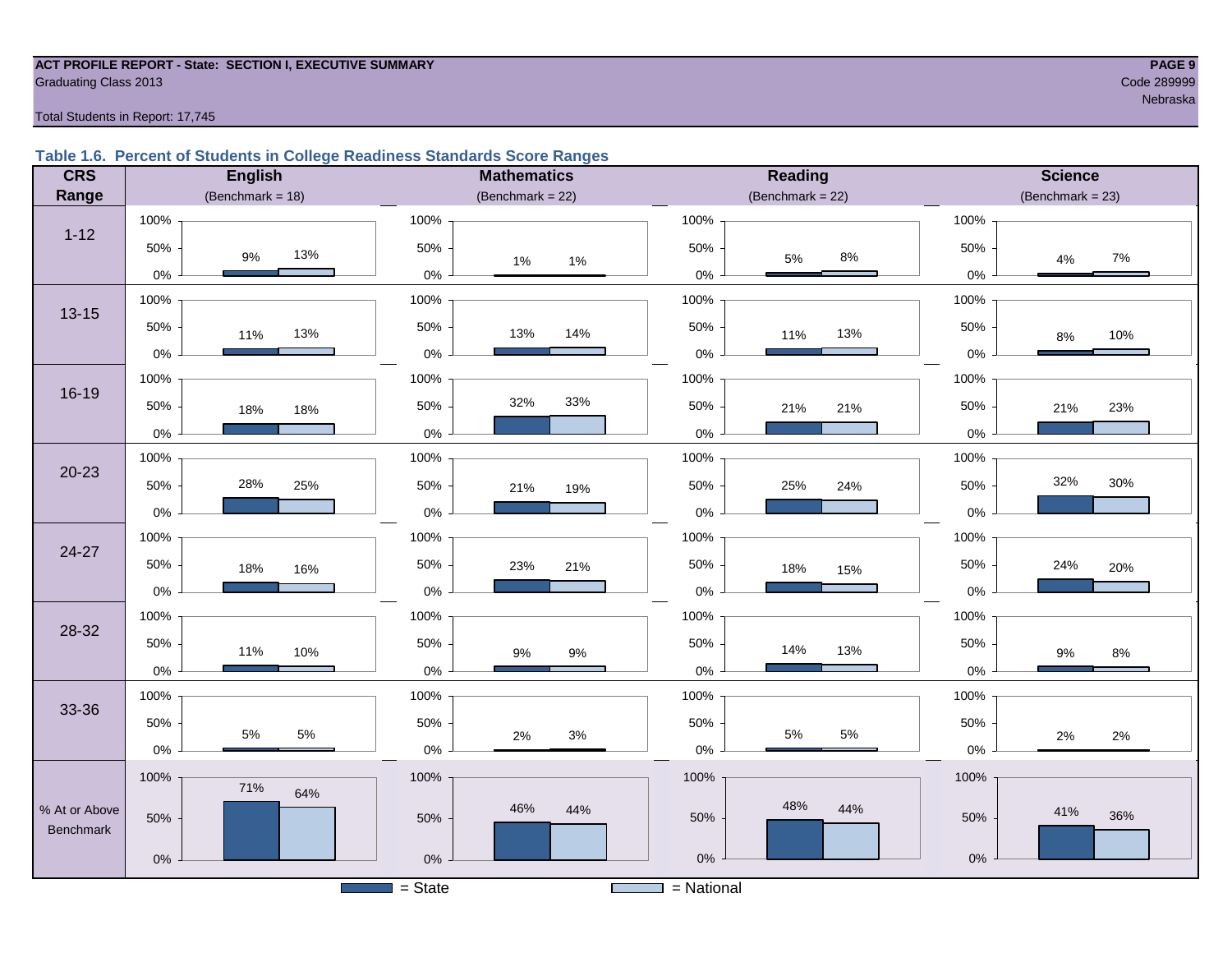#### **ACT PROFILE REPORT- State: SECTION II, ACADEMIC ACHIEVEMENT PAGE 10** Graduating Class 2013 Code 289999

Total Students in Report: 17,745

| <b>Student Group</b> | <b>Test Session</b>  |           |         | <b>Average ACT Scores</b> |             |         |         |           |  |  |  |  |  |
|----------------------|----------------------|-----------|---------|---------------------------|-------------|---------|---------|-----------|--|--|--|--|--|
|                      | <b>Duration</b>      | N         | Percent | English                   | Mathematics | Reading | Science | Composite |  |  |  |  |  |
|                      | <b>Standard Time</b> | 17,248    | 97      | 21.3                      | 21.2        | 21.9    | 21.6    | 21.6      |  |  |  |  |  |
| <b>State</b>         | <b>Extended Time</b> | 497       | 3       | 15.4                      | 16.9        | 17.4    | 17.2    | 16.9      |  |  |  |  |  |
|                      | Total                | 17,745    | 100     | 21.1                      | 21.1        | 21.8    | 21.5    | 21.5      |  |  |  |  |  |
|                      | <b>Standard Time</b> | 1,727,041 | 96      | 20.4                      | 21.0        | 21.3    | 20.9    | 21.0      |  |  |  |  |  |
| <b>National</b>      | <b>Extended Time</b> | 72,202    | 4       | 15.9                      | 17.7        | 18.1    | 17.9    | 17.5      |  |  |  |  |  |
|                      | Total                | ,799,243  | 100     | 20.2                      | 20.9        | 21.1    | 20.7    | 20.9      |  |  |  |  |  |

#### **Table 1.7. Average ACT College Reportable Scores by Test Session Duration**

#### **Table 1.8. Percent of Students Who Met College Readiness Benchmark Scores by Test Session Duration**

| <b>Student Group</b> | <b>Test Session</b>  |         | <b>Percent of Students</b> | Met     |         |          |
|----------------------|----------------------|---------|----------------------------|---------|---------|----------|
|                      | <b>Duration</b>      | English | Mathematics                | Reading | Science | All Four |
|                      | Standard Time        | 72      |                            | 49      | 42      | 29       |
| <b>State</b>         | <b>Extended Time</b> | 31      | 15                         | 25      | 15      | 9        |
|                      | Total                | 71      | 46                         | 48      | 41      | 28       |
|                      | <b>Standard Time</b> | 65      | 45                         | 45      | 37      | 27       |
| <b>National</b>      | <b>Extended Time</b> | 35      | 20                         | 28      | 20      | 13       |
|                      | Total                | 64      | 44                         | 44      | 36      | 26       |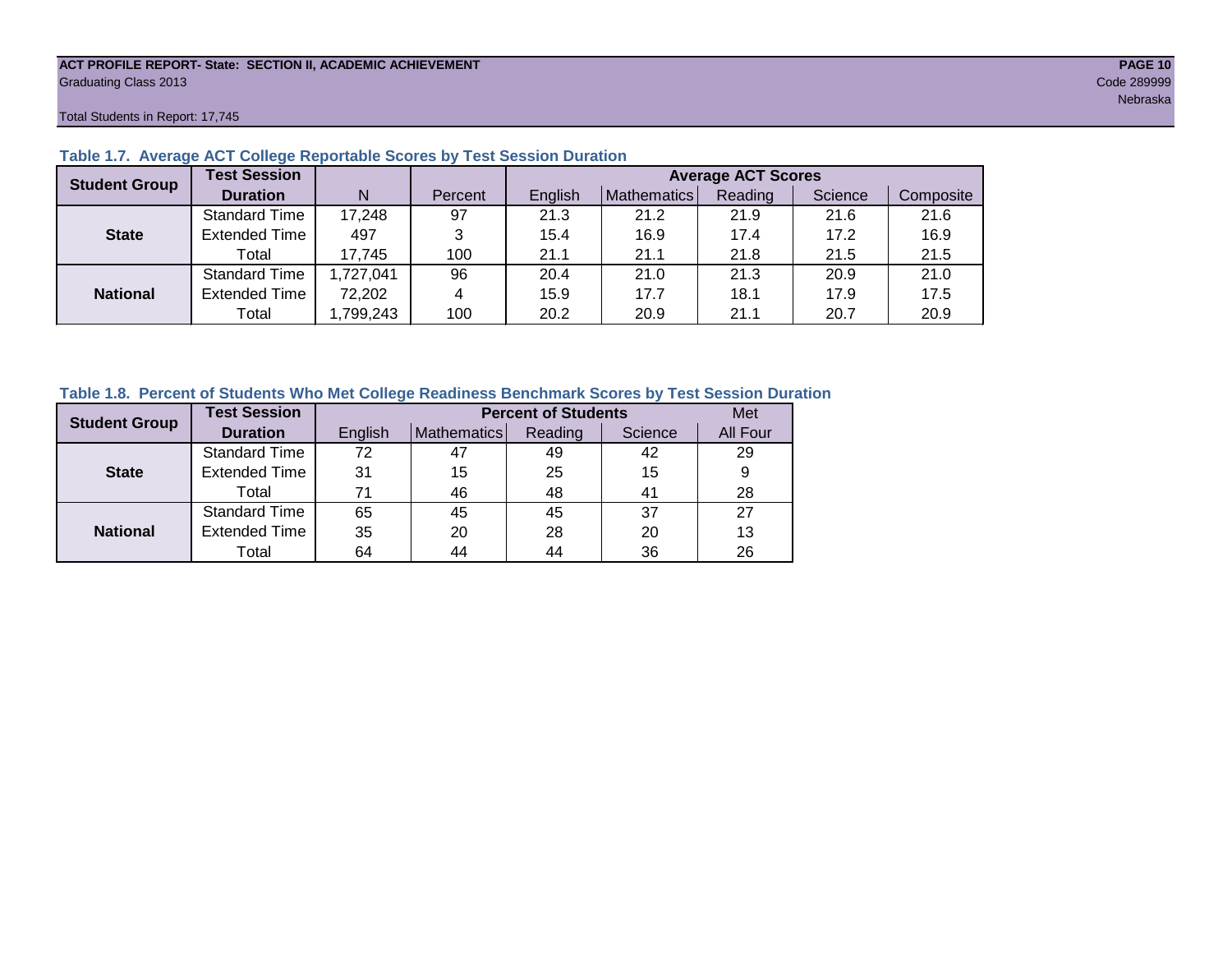**ACT PROFILE REPORT- State: SECTION II, ACADEMIC ACHIEVEMENT PAGE 11** Graduating Class 2013 Code 289999

Total Students in Report: 17,745

# Section II Academic Achievement

Beginning with the Graduating Class of 2013, all students whose scores are college reportable, both standard and extended time tests, are now included. Also beginning with the 2013 Graduating Class data, College Readiness Benchmarks for Reading and Science were updated to reflect the most recent college coursework research.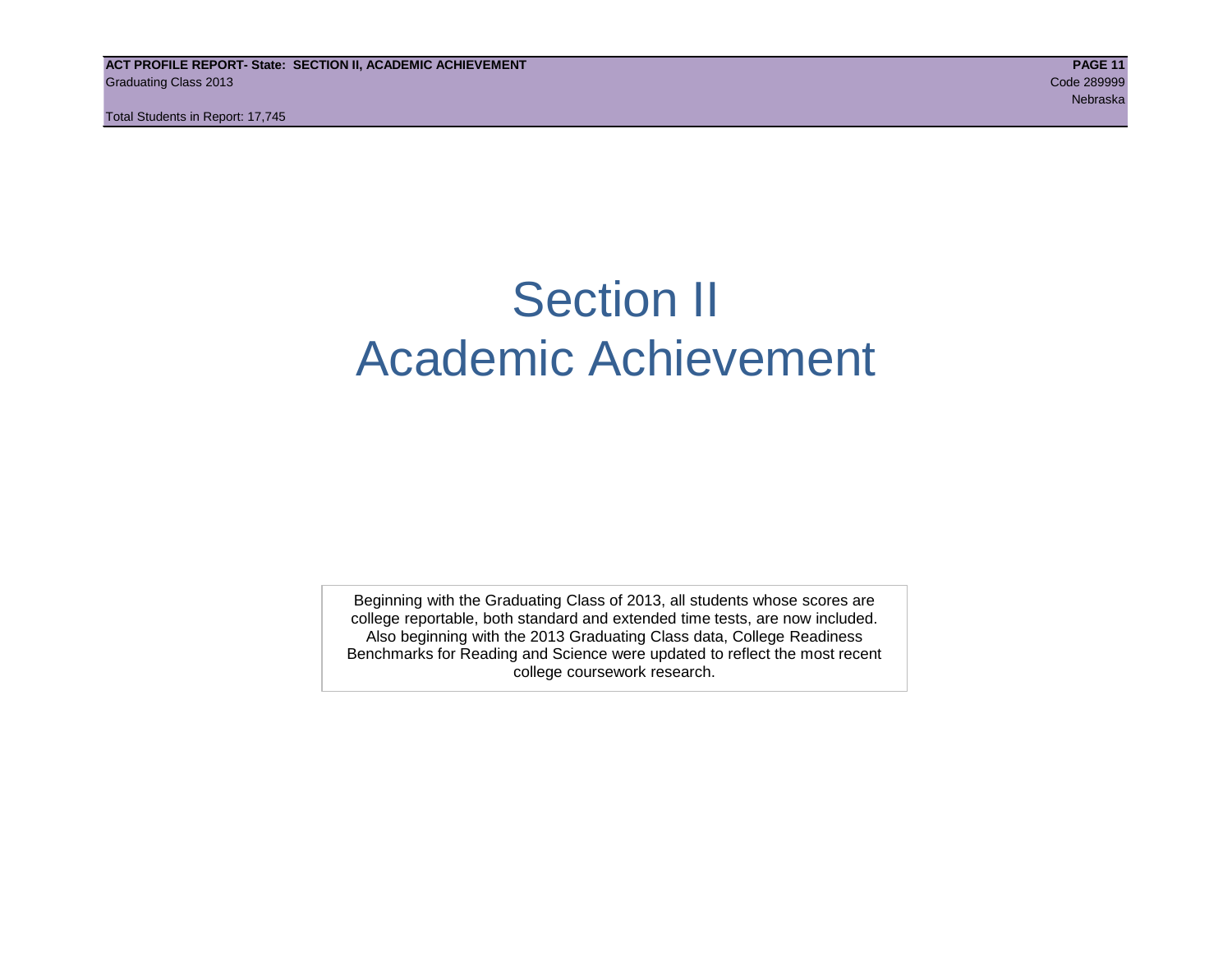#### **ACT PROFILE REPORT- State: SECTION II, ACADEMIC ACHIEVEMENT PAGE 12** Code 289999 Craduating Class 2013

Total Students in Report: 17,745

|  | Table 2.1. ACT Score Distributions, Cumulative Percentages (CP <sup>1</sup> ), and Score Averages |  |  |  |
|--|---------------------------------------------------------------------------------------------------|--|--|--|
|  |                                                                                                   |  |  |  |

| <b>ACT Scale</b>      |          | <b>English</b> |              | <b>Mathematics</b> |                         | Reading       |             | <b>Science</b> | <b>Composite</b> |                | <b>ACT Scale</b> |
|-----------------------|----------|----------------|--------------|--------------------|-------------------------|---------------|-------------|----------------|------------------|----------------|------------------|
| <b>Score</b>          | N        | CP             | $\mathsf{N}$ | CP                 | $\mathsf{N}$            | $\mathsf{CP}$ | N           | $\mathsf{CP}$  | $\mathsf{N}$     | $\mathsf{CP}$  | <b>Score</b>     |
| 36                    | 68       | 100            | $50$         | 100                | $\overline{132}$        | 100           | 57          | 100            | $\overline{14}$  | 100            | $\overline{36}$  |
| 35                    | 210      | 100            | 69           | 100                | 144                     | 99            | 116         | 100            | 53               | 100            | 35               |
| 34                    | 267      | 98             | 166          | 99                 | 305                     | 98            | 113         | 99             | 98               | 100            | 34               |
| 33                    | 363      | 97             | 141          | $98\,$             | 362                     | 97            | 55          | 98             | 145              | 99             | 33               |
| 32                    | 283      | 95             | 171          | 98                 | 375                     | 95            | 186         | 98             | 263              | 98             | 32               |
| 31                    | 331      | 93             | 171          | 97                 | 613                     | 93            | 268         | 97             | 317              | 97             | 31               |
| 30                    | 441      | 91             | 282          | $96\,$             | 451                     | 89            | 285         | 96             | 437              | 95             | 30 <sup>°</sup>  |
| 29                    | 353      | 89             | 316          | 94                 | 429                     | 87            | 381         | 94             | 453              | 93             | 29               |
| 28                    | 555      | 87             | 603          | 92                 | 584                     | 84            | 433         | $92\,$         | 567              | 90             | 28               |
| 27                    | 502      | 84             | 827          | 89                 | 602                     | 81            | 642         | 89             | 734              | 87             | 27               |
| 26                    | 694      | 81             | 1,068        | 84                 | 639                     | 77            | 650         | 86             | 795              | 83             | 26               |
| 25                    | 943      | 77             | 1,047        | 78                 | 669                     | 74            | 1,314       | 82             | 998              | 78             | 25               |
| 24                    | 992      | 72             | 1,131        | 72                 | 1,356                   | 70            | 1,656       | 75             | 1,103            | 73             | 24               |
| 23                    | 1,037    | 66             | 1,098        | 66                 | 882                     | 62            | 1,086       | 65             | 1,244            | 66             | 23               |
| 22                    | 1,209    | 60             | 969          | 60                 | 1,034                   | 57            | 1,572       | 59             | 1,316            | 59             | 22               |
| 21                    | 1,302    | 54             | 863          | 54                 | 1,498                   | 52            | 1,743       | 50             | 1,376            | 52             | 21               |
| 20                    | 1,417    | 46             | 749          | 49                 | 1,094                   | 43            | 1,310       | 41             | 1,386            | 44             | 20               |
| 19                    | 795      | 38             | 1,030        | 45                 | 1,089                   | 37            | 1,247       | 33             | 1,204            | 36             | 19               |
| 18                    | 754      | 34             | 1,099        | 39                 | 1,039                   | 31            | 1,192       | 26             | 1,108            | 30             | 18               |
| 17                    | 732      | 29             | 1,621        | 33                 | 804                     | 25            | 669         | 19             | 994              | 23             | $17$             |
| 16                    | 869      | 25             | 1,902        | 24                 | 711                     | 21            | 677         | 16             | 847              | 18             | 16               |
| 15                    | 912      | 20             | 1,449        | 13                 | 865                     | 17            | 524         | 12             | 761              | 13             | 15               |
| 14                    | 626      | 15             | 641          | $\sqrt{5}$         | 531                     | 12            | 438         | 9              | 632              | 9              | 14               |
| 13                    | 435      | 12             | 184          | $\sqrt{2}$         | 593                     | 9             | 388         | 6              | 484              | $\mathbf 5$    | 13               |
| 12                    | 386      | 9              | 65           | $\mathbf{1}$       | 446                     | 5             | 291         | 4              | 276              | $\overline{2}$ | 12               |
| 11                    | 437      | $\overline{7}$ | 24           |                    | 245                     | 3             | 250         | 3              | 108              | $\overline{1}$ | 11               |
| 10                    | 411      | 5              | 6            |                    | 166                     |               | 118         |                | 28               | -1             | $10$             |
| 9                     | 184      | $\overline{2}$ | 2            |                    | 38                      |               | 46          |                | 1                |                | 9                |
| 8                     | 159      |                | $\Omega$     |                    | 24                      |               | 22          |                | $\Omega$         |                | 8                |
| $\overline{7}$        | 63       |                | $\Omega$     |                    | 18                      |               | 8           |                | 3                |                | $\overline{7}$   |
| 6                     | 8        |                | $\Omega$     |                    | $\overline{\mathbf{4}}$ |               | 6           |                | 0                |                | 6                |
| 5                     | 5        |                | $\mathbf 0$  |                    | $\boldsymbol{2}$        |               |             |                | 0                |                | 5                |
| $\boldsymbol{\Delta}$ | $\Omega$ |                | 1            |                    | $\mathbf 0$             |               |             |                | $\Omega$         |                |                  |
| 3                     |          |                | $\mathbf 0$  | 1                  | $\mathbf 1$             |               | $\mathbf 0$ |                | $\Omega$         |                | 3                |
| $\overline{2}$        | 0        |                | $\mathbf 0$  |                    | $\mathbf 0$             |               | $\mathbf 0$ |                | $\Omega$         |                | $\overline{2}$   |
|                       | 1        | $\mathbf{1}$   | $\Omega$     | $\overline{1}$     | $\mathbf{0}$            |               | $\Omega$    |                | $\Omega$         |                |                  |
| Avg (SD)              |          | 21.1(6.3)      |              | 21.1(5.1)          |                         | 21.8(6.1)     |             | 21.5(5.0)      |                  | 21.5(5.1)      | Avg (SD)         |

<sup>1</sup>CP is the cumulative percent of students at or below a score point.

Note: Shaded portions of columns identify the students who met/exceeded the ACT College Readiness Benchmark Scores.

n de braska en de braska en de brasilista en de brasilista en de brasilista en de brasilista en de braska en d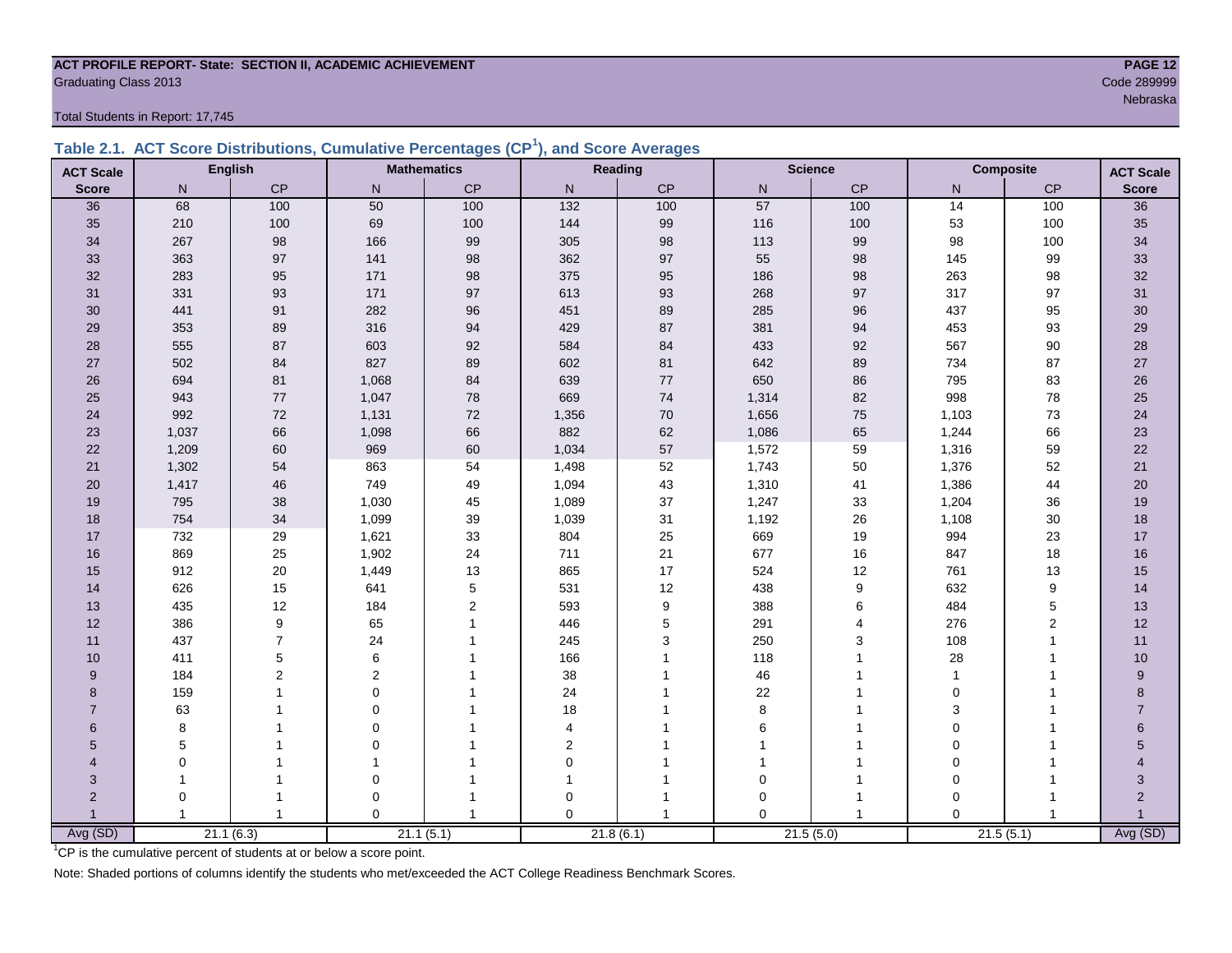#### **ACT PROFILE REPORT- State: SECTION II, ACADEMIC ACHIEVEMENT PAGE 13** Graduating Class 2013 Code 289999

#### Total Students in Report: 17,745

|                  |                         | <b>English</b> |                          |                | Reading                |                |                        |           | <b>Mathematics</b>    |                |                            |           |                        |           |                  |
|------------------|-------------------------|----------------|--------------------------|----------------|------------------------|----------------|------------------------|-----------|-----------------------|----------------|----------------------------|-----------|------------------------|-----------|------------------|
|                  |                         |                |                          |                | <b>Social Studies/</b> |                |                        |           | <b>Pre/Elementary</b> |                | <b>Algebra/ Coordinate</b> |           | <b>Plane Geometry/</b> |           |                  |
| <b>ACT Scale</b> | <b>Usage/ Mechanics</b> |                | <b>Rhetorical Skills</b> |                | <b>Sciences</b>        |                | <b>Arts/Literature</b> |           | Algebra               |                | <b>Geometry</b>            |           | <b>Trigonometry</b>    |           | <b>ACT Scale</b> |
| <b>Score</b>     | N                       | <b>CP</b>      | N                        | <b>CP</b>      | N.                     | <b>CP</b>      | N.                     | <b>CP</b> | N                     | <b>CP</b>      | N                          | <b>CP</b> | N                      | <b>CP</b> | <b>Score</b>     |
| 18               | 617                     | 100            | 294                      | 100            | 443                    | 100            | 575                    | 100       | 660                   | 100            | 83                         | 100       | 145                    | 100       | 18               |
| 17               | 936                     | 97             | 271                      | 98             | 1,055                  | 98             | 683                    | 97        | 756                   | 96             | 168                        | 100       | 77                     | 99        | 17               |
| 16               | 812                     | 91             | 1.053                    | 97             | 1.161                  | 92             | 984                    | 93        | 597                   | 92             | 370                        | 99        | 602                    | 99        | 16               |
| 15               | 712                     | 87             | 1,155                    | 91             | 984                    | 85             | 1.074                  | 87        | 1.111                 | 89             | 899                        | 97        | 1.152                  | 95        | 15               |
| 14               | 1,025                   | 83             | 1,387                    | 84             | 1,108                  | 79             | 1,260                  | 81        | 1.147                 | 82             | 1,274                      | 91        | 1,429                  | 89        | 14               |
| 13               | 1,071                   | 77             | 1,558                    | 77             | 1.760                  | 73             | 1.392                  | 74        | 1.653                 | 76             | 2,308                      | 84        | 1,410                  | 81        | 13               |
| 12               | 1,378                   | 71             | 2,262                    | 68             | 2,284                  | 63             | 1,572                  | 66        | 1,642                 | 67             | 1,672                      | 71        | 2,544                  | 73        | 12               |
| 11               | 1.930                   | 63             | 1.844                    | 55             | 1,613                  | 50             | 2.138                  | 58        | 1.776                 | 57             | 2.440                      | 62        | 1.728                  | 59        | 11               |
| 10               | 1.925                   | 52             | 1.859                    | 45             | 1,566                  | 41             | 1.627                  | 45        | 1.613                 | 47             | 2.581                      | 48        | 1.853                  | 49        | 10               |
| 9                | 1.845                   | 41             | 1.823                    | 34             | 1,525                  | 33             | 1.345                  | 36        | 1.163                 | 38             | 1,855                      | 34        | 2,638                  | 38        | 9                |
| 8                | 1,292                   | 31             | 1.439                    | 24             | 1,438                  | 24             | 1.644                  | 29        | 1,833                 | 32             | 1,898                      | 23        | 1.715                  | 23        | 8                |
| $\overline{7}$   | 1,375                   | 24             | 916                      | 16             | 1,417                  | 16             | 1,081                  | 19        | 2,065                 | 21             | 949                        | 12        | 1.120                  | 14        | 7                |
| 6                | 924                     | 16             | 703                      | 11             | 684                    | 8              | 934                    | 13        | 1,005                 | 10             | 691                        | 7         | 632                    | 8         | 6                |
| 5                | 925                     | 11             | 622                      | $\overline{7}$ | 426                    | 4              | 836                    | 8         | 453                   | $\overline{4}$ | 213                        | 3         | 218                    | 4         | 5                |
| $\overline{4}$   | 544                     | 6              | 373                      | 3              | 172                    | $\overline{2}$ | 425                    | 3         | 182                   | $\overline{2}$ | 180                        | 2         | 291                    | 3         |                  |
| 3                | 311                     | 2              | 159                      | 1              | 61                     | 1              | 112                    | -1        | 64                    | 1              | 123                        | 1         | 87                     | 1         | 3                |
| $\overline{2}$   | 114                     |                | 25                       |                | 39                     | 1              | 61                     |           | 22                    | $\overline{ }$ | 2                          |           | 77                     | 1         | $\overline{2}$   |
|                  | 9                       |                | $\overline{2}$           |                | 9                      | 1              | $\overline{2}$         |           | 3                     |                | 39                         |           | 27                     | 4         |                  |
| Avg (SD)         | 10.5(3.8)               |                | 10.9(3.3)                |                | 11.3(3.5)              |                | 10.9(3.7)              |           | 10.9(3.5)             |                | 10.7(2.8)                  |           | 10.7(3.0)              |           | Avg (SD)         |

**Table 2.2. ACT Subscore Distributions, Cumulative Percentages (CP<sup>1</sup> ), and Subscore Averages**

 $1$ <sup>-1</sup>CP is the cumulative percent of students at or below a score point.

#### **Table 2.3. ACT Score Quartile Values**

| <b>Quartile</b>      | Enalish | <b>Mathematics</b> | Reading       | <b>Science</b> | Composite |
|----------------------|---------|--------------------|---------------|----------------|-----------|
| Q3 (75th Percentile) | 25      | 25                 | 26            | 25             | 25        |
| Q2 (50th Percentile) | . .     | <u>_</u>           | ⌒<br><u>_</u> | <u>_</u>       | -         |
| Q1 (25th Percentile) |         |                    |               | 18             | 18        |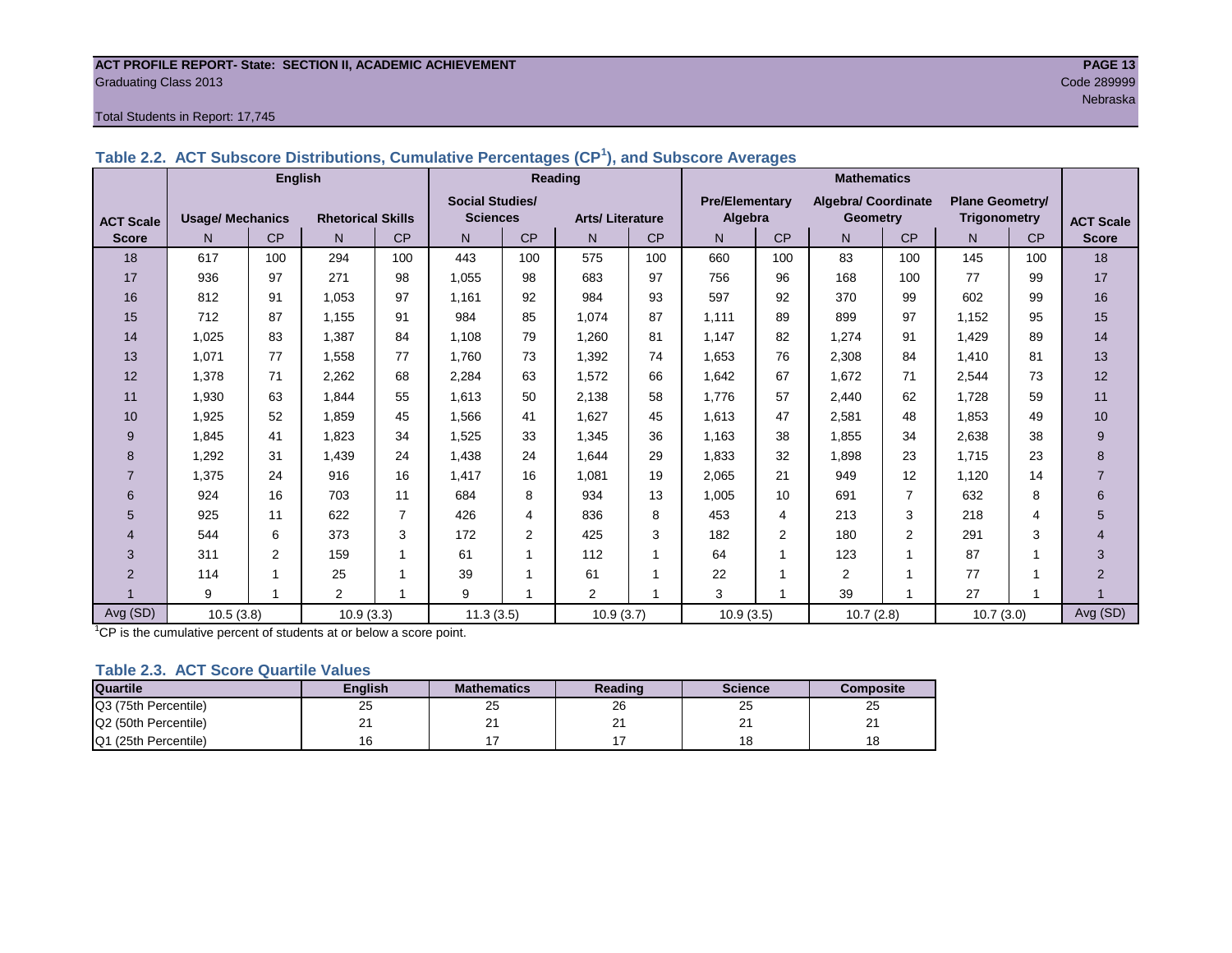Total Students in Report: 17,745

#### **Table 2.4. Average ACT Composite Scores for Race/Ethnicity by Level of Preparation**

| <b>Student</b>  |                                 | Number of Students | <b>Percent Taking</b>     |                     | <b>Average ACT Composite Score</b> |
|-----------------|---------------------------------|--------------------|---------------------------|---------------------|------------------------------------|
| <b>Group</b>    | <b>Race/Ethnicity</b>           | <b>Tested</b>      | Core or More <sup>1</sup> | <b>Core or More</b> | <b>Less Than Core</b>              |
|                 | <b>All Students</b>             | 17,745             | 78                        | 22.3                | 18.8                               |
|                 | Black/African American          | 783                | 78                        | 17.5                | 16.3                               |
|                 | American Indian/Alaska Native   | 120                | 58                        | 18.3                | 16.6                               |
|                 | White                           | 13,251             | 80                        | 23.1                | 19.6                               |
| <b>State</b>    | Hispanic/Latino                 | 1,831              | 73                        | 19.0                | 16.2                               |
|                 | Asian                           | 411                | 80                        | 22.7                | 18.5                               |
|                 | Native Hawaiian/Other Pac. Isl. | 19                 | 74                        | 20.0                | 18.2                               |
|                 | Two or more races               | 588                | 77                        | 21.2                | 18.2                               |
|                 | Prefer not/No Response          | 742                | 56                        | 22.6                | 16.8                               |
|                 | <b>All Students</b>             | 1,799,243          | 74                        | 21.7                | 18.7                               |
|                 | Black/African American          | 239,598            | 69                        | 17.5                | 15.6                               |
|                 | American Indian/Alaska Native   | 14,217             | 62                        | 19.1                | 16.5                               |
|                 | White                           | 1,034,712          | 76                        | 22.9                | 20.0                               |
| <b>National</b> | Hispanic/Latino                 | 259,741            | 72                        | 19.5                | 17.2                               |
|                 | Asian                           | 71,677             | 81                        | 24.1                | 21.5                               |
|                 | Native Hawaiian/Other Pac. Isl. | 4,772              | 71                        | 20.5                | 17.5                               |
|                 | Two or more races               | 64,221             | 74                        | 21.9                | 19.2                               |
|                 | Prefer not/No Response          | 110,305            | 58                        | 22.4                | 18.4                               |

<sup>1</sup>"Core or More" results correspond to students taking four or more years of English AND three or more years each of math, social studies, and natural science.

#### **Table 2.5. Average ACT Scores by Race/Ethnicity**

| <b>Student</b>  | <b>Race/Ethnicity</b>           | <b>English</b> | <b>Mathematics</b> | Reading | <b>Science</b> | <b>Composite</b> |
|-----------------|---------------------------------|----------------|--------------------|---------|----------------|------------------|
| Group           |                                 |                |                    |         |                |                  |
|                 | <b>All Students</b>             | 21.1           | 21.1               | 21.8    | 21.5           | 21.5             |
|                 | <b>Black/African American</b>   | 16.0           | 17.1               | 17.5    | 17.4           | 17.1             |
|                 | American Indian/Alaska Native   | 16.1           | 17.4               | 17.8    | 17.9           | 17.4             |
|                 | <b>White</b>                    | 22.2           | 21.9               | 22.7    | 22.3           | 22.4             |
| <b>State</b>    | Hispanic/Latino                 | 17.1           | 18.1               | 18.5    | 18.5           | 18.2             |
|                 | Asian                           | 20.7           | 22.8               | 20.9    | 21.7           | 21.7             |
|                 | Native Hawaiian/Other Pac. Isl. | 18.3           | 19.2               | 20.4    | 20.1           | 19.5             |
|                 | Two or more races               | 19.9           | 19.8               | 21.1    | 20.5           | 20.4             |
|                 | Prefer not/No Response          | 19.2           | 19.7               | 20.6    | 20.1           | 20.0             |
|                 | <b>All Students</b>             | 20.2           | 20.9               | 21.1    | 20.7           | 20.9             |
|                 | <b>Black/African American</b>   | 15.7           | 17.2               | 17.0    | 16.9           | 16.9             |
|                 | American Indian/Alaska Native   | 16.6           | 18.2               | 18.3    | 18.3           | 18.0             |
|                 | White                           | 21.8           | 21.9               | 22.6    | 22.0           | 22.2             |
| <b>National</b> | Hispanic/Latino                 | 17.7           | 19.3               | 18.9    | 18.8           | 18.8             |
|                 | Asian                           | 22.5           | 25.0               | 22.9    | 23.1           | 23.5             |
|                 | Native Hawaiian/Other Pac. Isl. | 18.6           | 20.1               | 19.5    | 19.5           | 19.5             |
|                 | Two or more races               | 20.6           | 20.9               | 21.6    | 20.9           | 21.1             |
|                 | Prefer not/No Response          | 20.0           | 20.8               | 21.0    | 20.5           | 20.7             |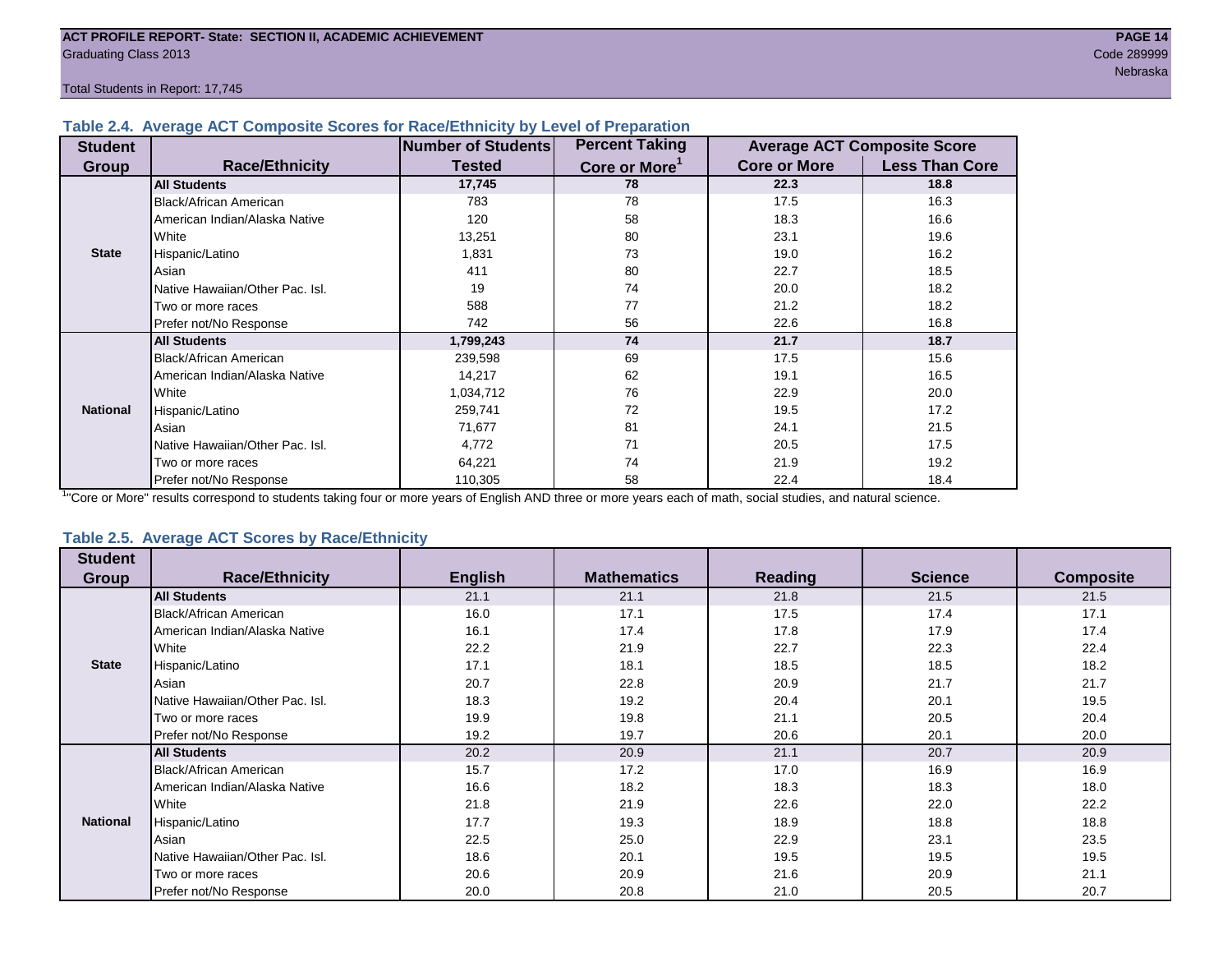#### **ACT PROFILE REPORT- State: SECTION II, ACADEMIC ACHIEVEMENT PAGE 15** Graduating Class 2013 Code 289999

Total Students in Report: 17,745

| <b>Student</b>  | <b>CRS</b> |         | <b>English</b> |         | <b>Mathematics</b> |         | Reading       |         | <b>Science</b> |
|-----------------|------------|---------|----------------|---------|--------------------|---------|---------------|---------|----------------|
| Group           | Range      | N.      | %              | N       | %                  | N       | $\frac{9}{6}$ | N       | %              |
|                 | 33 to 36   | 908     | 5              | 426     | 2                  | 943     | 5             | 341     | $\overline{2}$ |
|                 | 28 to 32   | 1,963   | 11             | 1,543   | 9                  | 2,452   | 14            | 1,553   | 9              |
|                 | 24 to 27   | 3,131   | 18             | 4,073   | 23                 | 3,266   | 18            | 4,262   | 24             |
| <b>State</b>    | 20 to 23   | 4,965   | 28             | 3,679   | 21                 | 4,508   | 25            | 5,711   | 32             |
|                 | 16 to 19   | 3,150   | 18             | 5,652   | 32                 | 3,643   | 21            | 3,785   | 21             |
|                 | 13 to 15   | 1,973   | 11             | 2,274   | 13                 | 1,989   | 11            | 1,350   | 8              |
|                 | 01 to 12   | 1,655   | 9              | 98      |                    | 944     | 5             | 743     | 4              |
|                 | 33 to 36   | 81,846  | 5              | 51,648  | 3                  | 89,731  | 5             | 36,033  | $\overline{2}$ |
|                 | 28 to 32   | 175,672 | 10             | 156,561 | 9                  | 239,643 | 13            | 138,865 | 8              |
|                 | 24 to 27   | 291.095 | 16             | 385.102 | 21                 | 277,723 | 15            | 364,600 | 20             |
| <b>National</b> | 20 to 23   | 447,398 | 25             | 343.822 | 19                 | 424,936 | 24            | 542,531 | 30             |
|                 | 16 to 19   | 327,718 | 18             | 590,816 | 33                 | 384,706 | 21            | 413,107 | 23             |
|                 | 13 to 15   | 242,064 | 13             | 258.384 | 14                 | 240,069 | 13            | 183,840 | 10             |
|                 | 01 to 12   | 233,450 | 13             | 12,910  |                    | 142,435 | 8             | 120,267 |                |

### **Table 2.6. Percent of Students in College Readiness Standards (CRS) Score Ranges**

### **Table 2.7. Average ACT Scores by Gender**

| <b>Student Group</b> | <b>Gender</b> |         |         | <b>Average ACT Scores</b> |             |         |         |           |  |  |  |  |
|----------------------|---------------|---------|---------|---------------------------|-------------|---------|---------|-----------|--|--|--|--|
|                      |               | N       | Percent | Enalish                   | Mathematics | Reading | Science | Composite |  |  |  |  |
|                      | Males         | 8,333   | 47      | 20.8                      | 21.7        | 21.7    | 22.1    | 21.7      |  |  |  |  |
| <b>State</b>         | Females       | 9,192   | 52      | 21.5                      | 20.6        | 22.0    | 21.1    | 21.4      |  |  |  |  |
|                      | Missing       | 220     |         | 15.6                      | 17.4        | 17.2    | 17.3    | 17.0      |  |  |  |  |
|                      | Males         | 835,431 | 46      | 19.8                      | 21.4        | 20.9    | 21.2    | 20.9      |  |  |  |  |
| <b>National</b>      | Females       | 954,919 | 53      | 20.6                      | 20.5        | 21.4    | 20.4    | 20.9      |  |  |  |  |
|                      | Missing       | 8,893   | 0       | 16.1                      | 18.2        | 17.6    | 17.7    | 17.5      |  |  |  |  |

#### **Table 2.8. Percent of Students Who Met College Readiness Benchmark Scores by Gender**

| <b>Student Group</b> | Gender  |         | Met            |         |         |                 |
|----------------------|---------|---------|----------------|---------|---------|-----------------|
|                      |         | English | Mathematics    | Reading | Science | <b>All Four</b> |
|                      | Males   | 69      | 50             | 48      | 46      | 31              |
| <b>State</b>         | Females | 73      | 43             | 49      | 37      | 26              |
|                      | Males   | 62      | 47             | 43      | 40      | 29              |
| <b>National</b>      | Females | 67      | 4 <sup>1</sup> | 45      | 33      | 24              |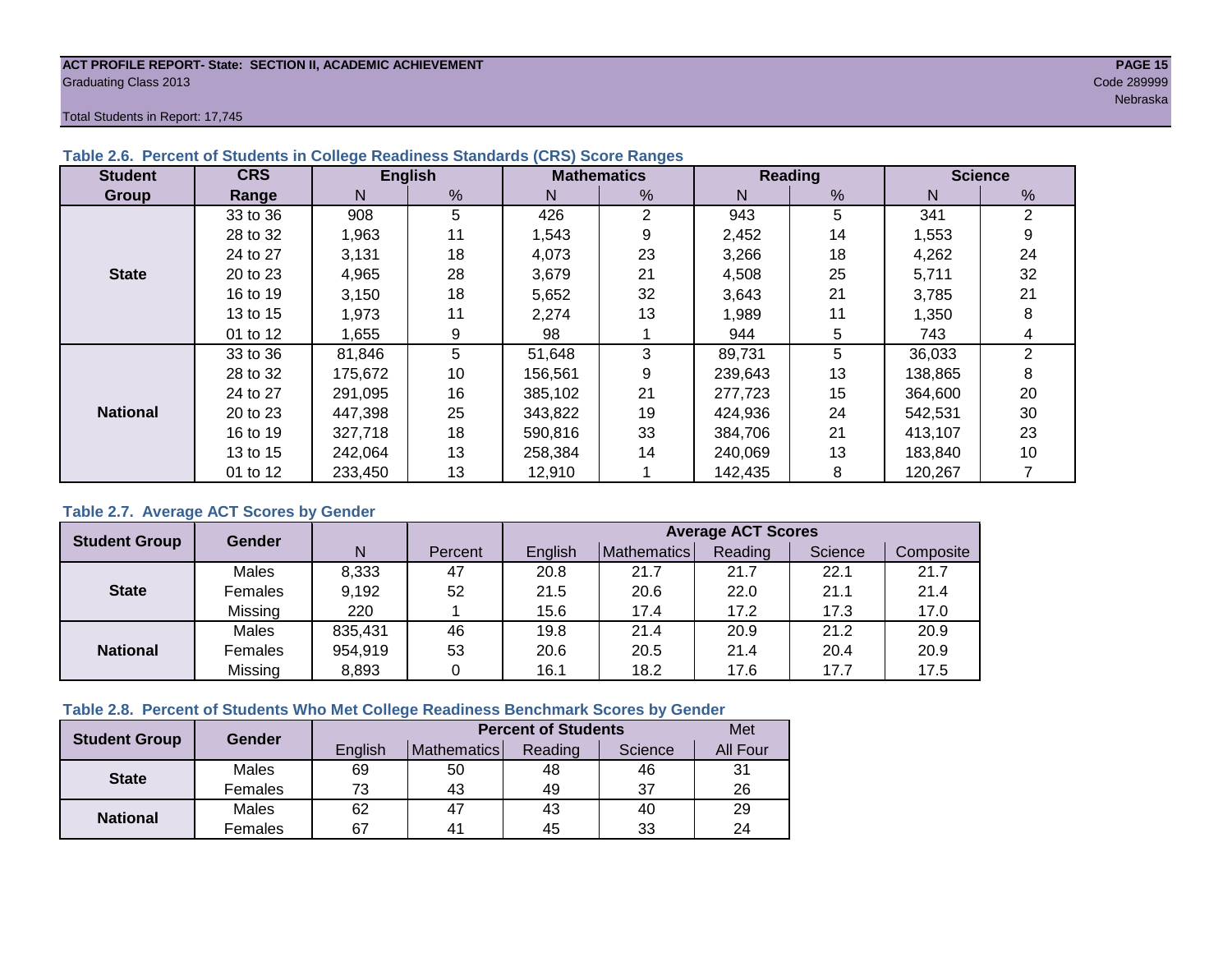#### **ACT PROFILE REPORT- State: SECTION II, ACADEMIC ACHIEVEMENT PAGE 16** Graduating Class 2013 Code 289999

#### Total Students in Report: 17,745

| <b>Student</b>  | Curriculum                              | N        | <b>English</b> |      | <b>Mathematics</b> |      | <b>Reading</b> |      | <b>Science</b> |      | <b>Composite</b> |      |
|-----------------|-----------------------------------------|----------|----------------|------|--------------------|------|----------------|------|----------------|------|------------------|------|
| Group           | Taken $^{\scriptscriptstyle\mathsf{T}}$ |          | CRB %          | Avg  | CRB %              | Avg  | CRB %          | Avg  | CRB %          | Ava  | CRB $\%^4$       | Avg  |
|                 | Core or More <sup>2</sup>               | 13,851   | 77             | 22.1 | 52                 | 21.9 | 54             | 22.6 | 47             | 22.3 | 33               | 22.3 |
| <b>State</b>    | Less than Core                          | 3,372    | 50             | 17.9 | 25                 | 18.6 | 30             | 19.2 | 21             | 19.1 | 12               | 18.8 |
|                 | Missing <sup>3</sup>                    | 522      | 26             | 14.7 | 12                 | 16.8 | 22             | 17.0 | 14             | 16.9 |                  | 16.5 |
|                 | Core or More                            | ,322,739 | 71             | 21.2 | 50                 | 21.7 | 50             | 22.0 | 42             | 21.5 | 31               | 21.7 |
| <b>National</b> | Less than Core                          | 396,592  | 48             | 17.8 | 27                 | 18.9 | 30             | 19.0 | 22             | 18.8 | 14               | 18.7 |
|                 | Missing                                 | 79,912   | 36             | 16.0 | 19                 | 17.8 | 24             | 17.5 | 17             | 17.7 | 10               | 17.4 |

**Table 2.9. College Readiness Benchmark (CRB) Percent and Average ACT Scores by Overall High School Curriculum**

<sup>1</sup> "Curriculum Taken" reflects overall high school curriculum in this table.

 $^2$  "Core or More" results correspond to students taking four or more years of English AND three or more years each of math, social studies, and natural science.

 $3$  Zero years or no coursework information reported in one or more content areas.

 $4$  Composite CRB% results reflect students who met all four subject-area benchmarks.

|  |  |  |  |  |  | Table 2.10. College Readiness Benchmark (CRB) Percent and Average ACT Scores by Content-Specific Curriculum |
|--|--|--|--|--|--|-------------------------------------------------------------------------------------------------------------|
|--|--|--|--|--|--|-------------------------------------------------------------------------------------------------------------|

| <b>Student</b>  | Curriculum                    |          | <b>English</b> |      | <b>Mathematics</b> |       |      | <b>Reading</b> |       |      | <b>Science</b> |       |      |
|-----------------|-------------------------------|----------|----------------|------|--------------------|-------|------|----------------|-------|------|----------------|-------|------|
| Group           | $\mathsf{Taken}^{\mathsf{T}}$ |          | CRB %          | Avg  | N                  | CRB % | Avg  | N              | CRB % | Avg  | N              | CRB % | Avg  |
|                 | Core or More <sup>2</sup>     | 16,455   | 73             | 21.5 | 16,465             | 49    | 21.5 | 16,355         | 50    | 22.7 | 15,223         | 45    | 22.0 |
| <b>State</b>    | Less than Corel               | 861      | 44             | 16.9 | 81'                |       | 15.9 | 944            | 29    | 18.9 | 2,062          | 18    | 18.7 |
|                 | Missing <sup>3</sup>          | 429      | 29             | 15.0 | 469                | 13    | 16.9 | 446            | 25    | 17.4 | 460            | 15    | 17.1 |
|                 | Core or More                  | .646,286 | 67             | 20.6 | ,648,697           | 46    | 21.3 | .554,990       | 46    | 21.5 | ,506,965       | 40    | 21.3 |
| <b>National</b> | Less than Core                | 84,048   | 36             | 15.9 | 77,906             |       | 16.3 | 171,617        | 32    | 19.7 | 218,267        |       | 18.0 |
|                 | Missing                       | 68,909   | 38             | 16.4 | 72,640             | 20    | 17.9 | 72,636         | 25    | 17.7 | 74,011         | 18    | 17.8 |

<sup>1</sup>"Curriculum Taken" reflects content-specific curriculum in this table.

<sup>2</sup> "Core or More" results correspond to students taking four or more years of English or three or more years of math, social studies, or natural science, respectively. For instance, Reading "Core or More" results correspond to students taking three or more years of social studies, regardless of courses taken in other content areas.

 $3$  Zero years or no coursework information reported in the specified content area.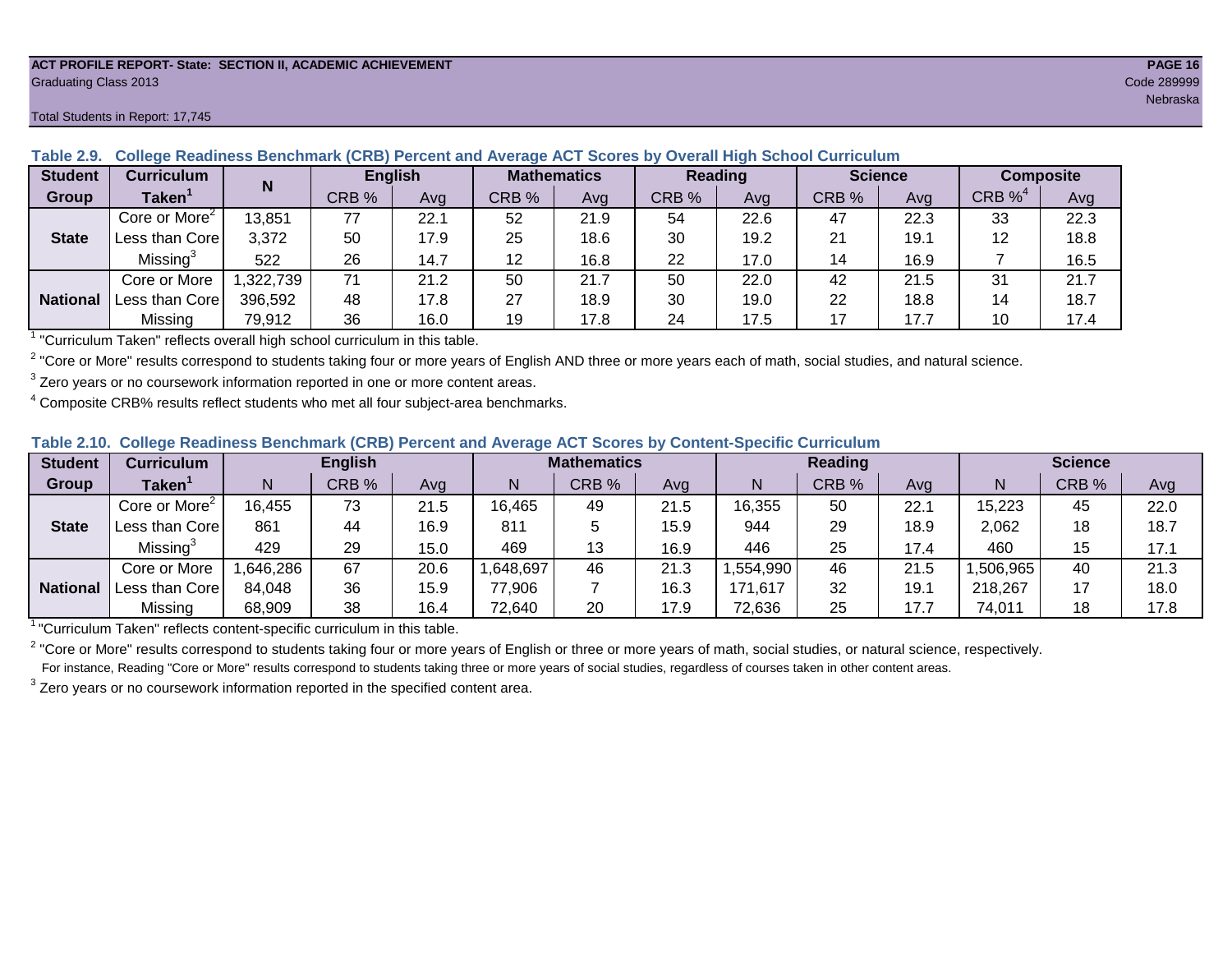Total Students in Report: 17,745

# Section III College Readiness and the Impact of Course Rigor

Beginning with the Graduating Class of 2013, all students whose scores are college reportable, both standard and extended time tests, are now included. Also beginning with the 2013 Graduating Class data, College Readiness Benchmarks for Reading and Science were updated to reflect the most recent college coursework research.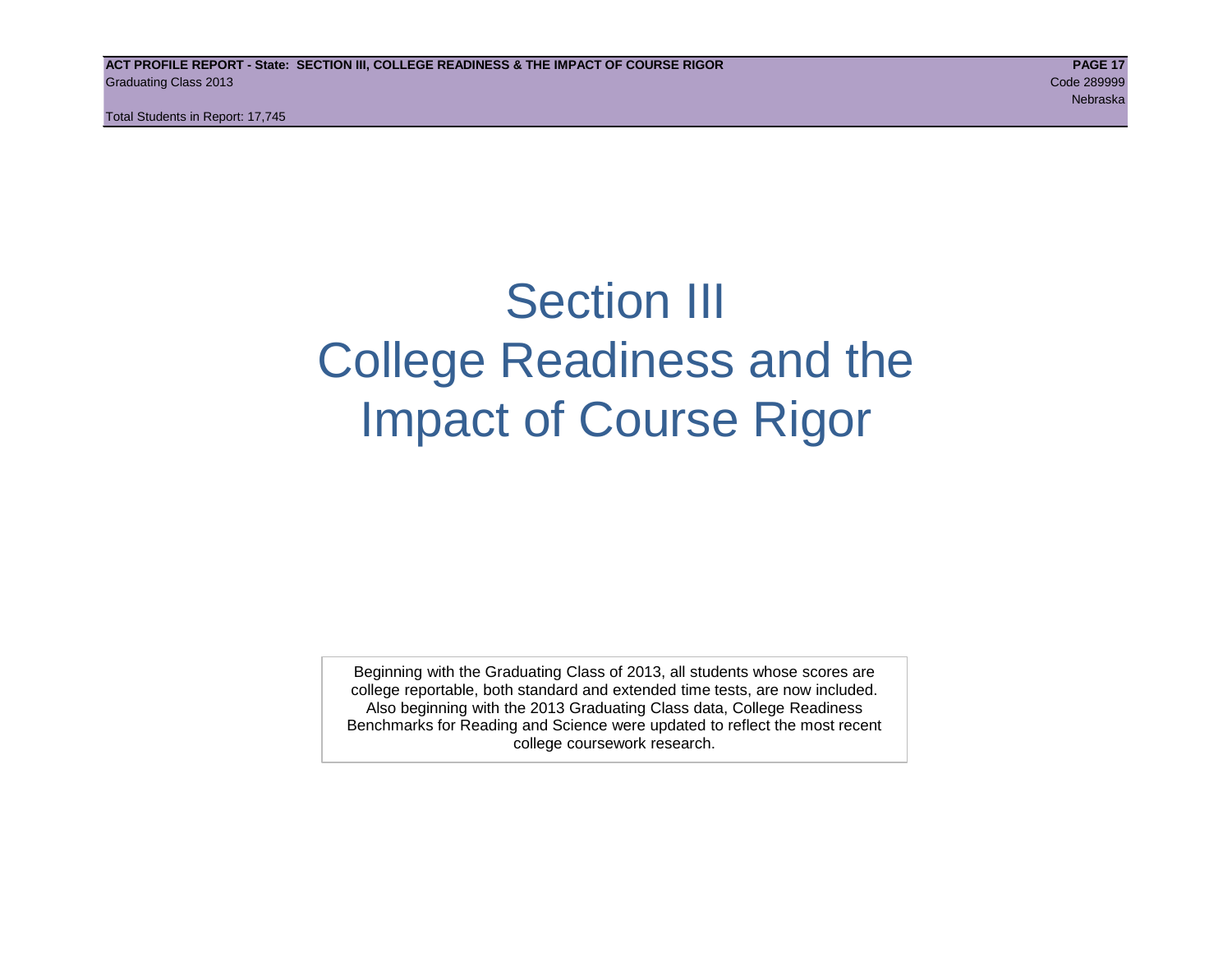#### **ACT PROFILE REPORT - State: SECTION III, COLLEGE READINESS & THE IMPACT OF COURSE RIGOR PAGE 18** Graduating Class 2013 Code 289999

nebraska ing pangalang pangalang pangalang pangalang pangalang pangalang pangalang pangalang pangalang pangala

Total Students in Report: 17,745

# **Figure 3.1. Percent of Students Who Met ACT College Readiness Benchmark Scores by Race/Ethnicity: ENGLISH**



ACT English Benchmark Score = **18**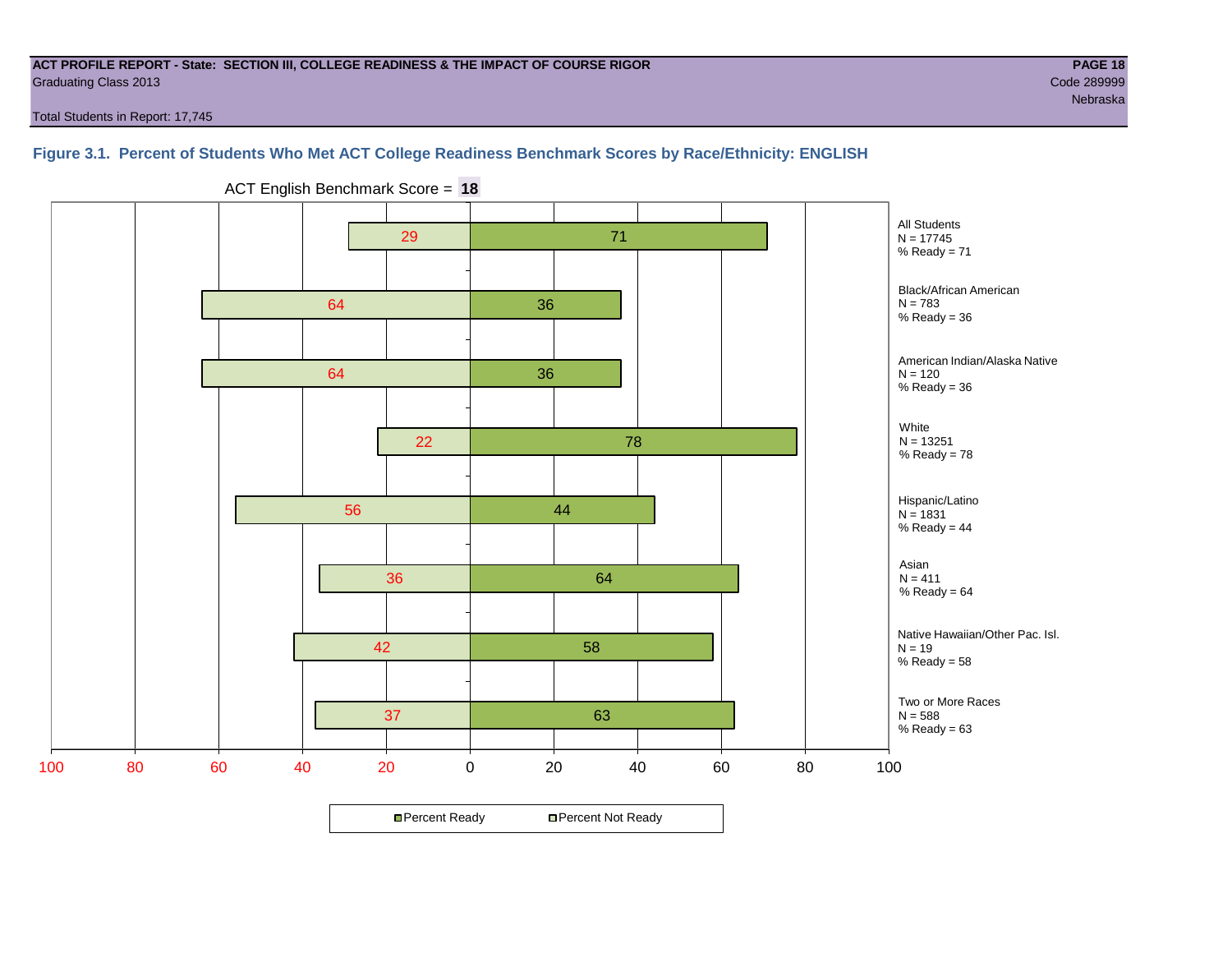#### **ACT PROFILE REPORT - State: SECTION III, COLLEGE READINESS & THE IMPACT OF COURSE RIGOR PAGE 19** Graduating Class 2013 Code 289999

Total Students in Report: 17,745

# **Figure 3.2. Percent of Students Who Met ACT College Readiness Benchmark Scores by Race/Ethnicity: MATHEMATICS**



ACT Mathematics Benchmark Score = **22**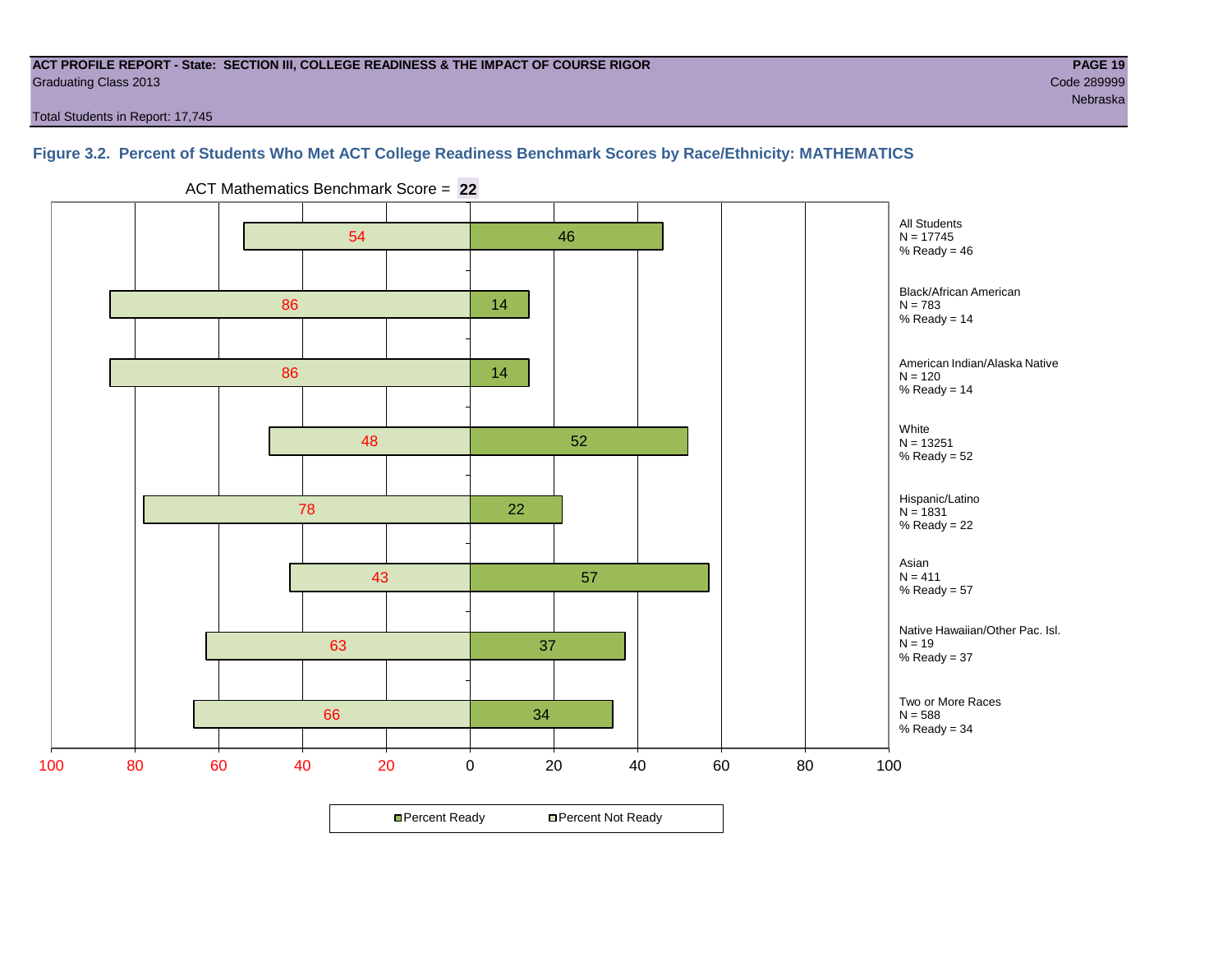#### **ACT PROFILE REPORT - State: SECTION III, COLLEGE READINESS & THE IMPACT OF COURSE RIGOR PAGE 20** Graduating Class 2013 Code 289999

Total Students in Report: 17,745

### **Figure 3.3. Percent of Students Who Met ACT College Readiness Benchmark Scores by Race/Ethnicity: READING**



ACT Reading Benchmark Score = **22**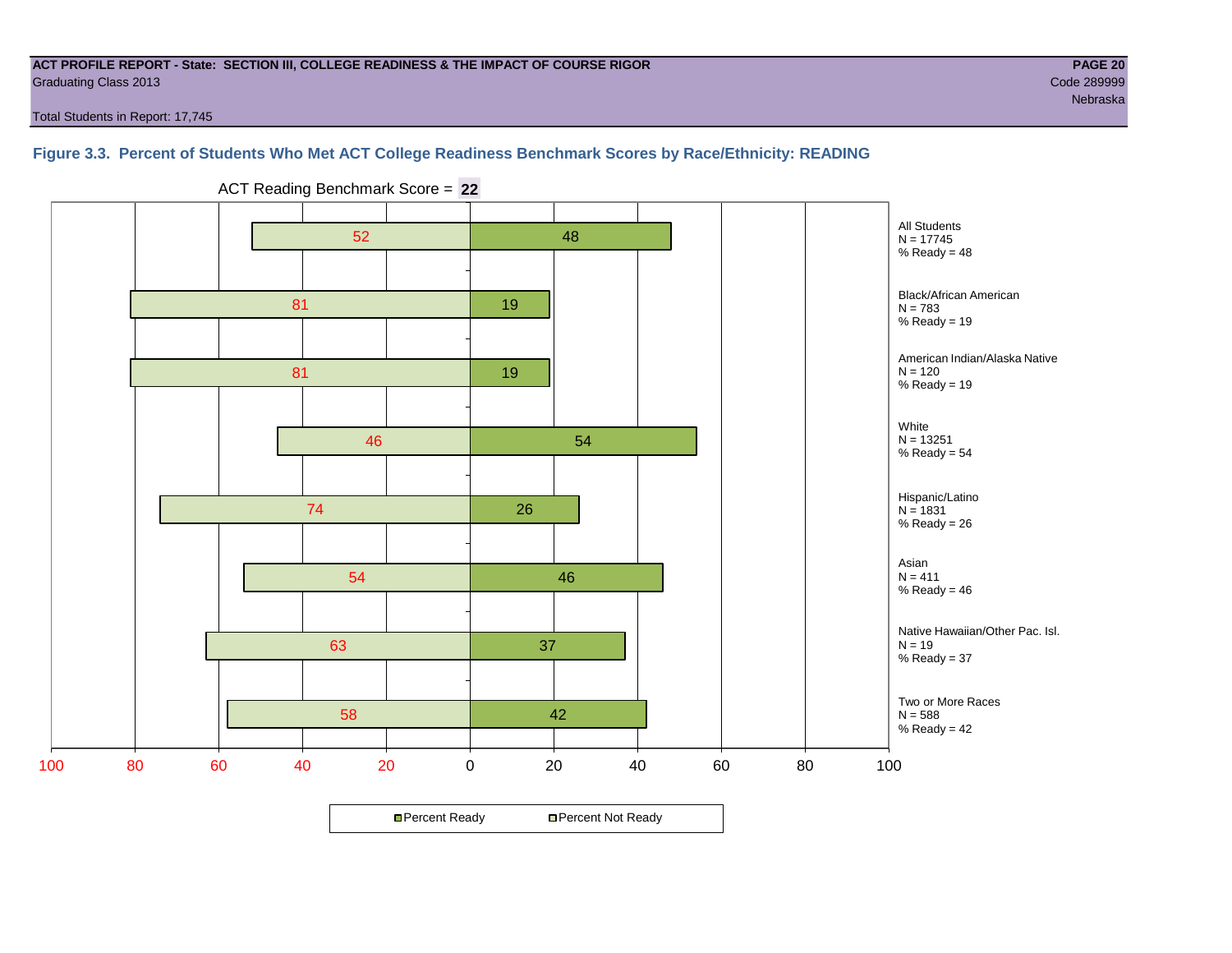#### **ACT PROFILE REPORT - State: SECTION III, COLLEGE READINESS & THE IMPACT OF COURSE RIGOR PAGE 21** Graduating Class 2013 Code 289999

nebraska ing pangalang pangalang pangalang pangalang pangalang pangalang pangalang pangalang pangalang pangala

Total Students in Report: 17,745

### **Figure 3.4. Percent of Students Who Met ACT College Readiness Benchmark Scores by Race/Ethnicity: SCIENCE**



ACT Science Benchmark Score = **23**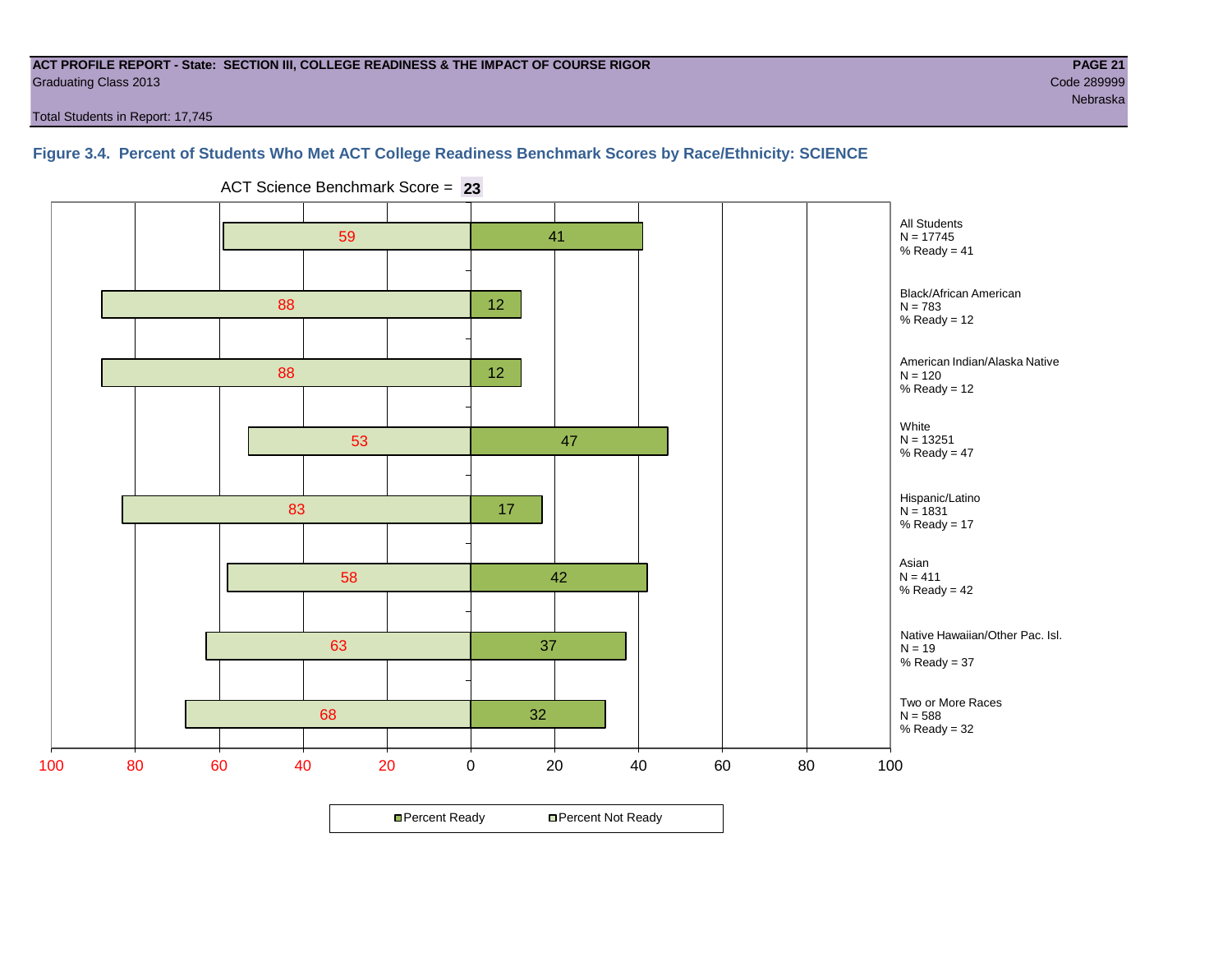#### **ACT PROFILE REPORT - State: SECTION III, COLLEGE READINESS & THE IMPACT OF COURSE RIGOR PAGE 22** Graduating Class 2013 Code 289999

Total Students in Report: 17,745

**Figure 3.5. Percent of Students Who Met ACT College Readiness Benchmark Scores by Race/Ethnicity: ALL FOUR**

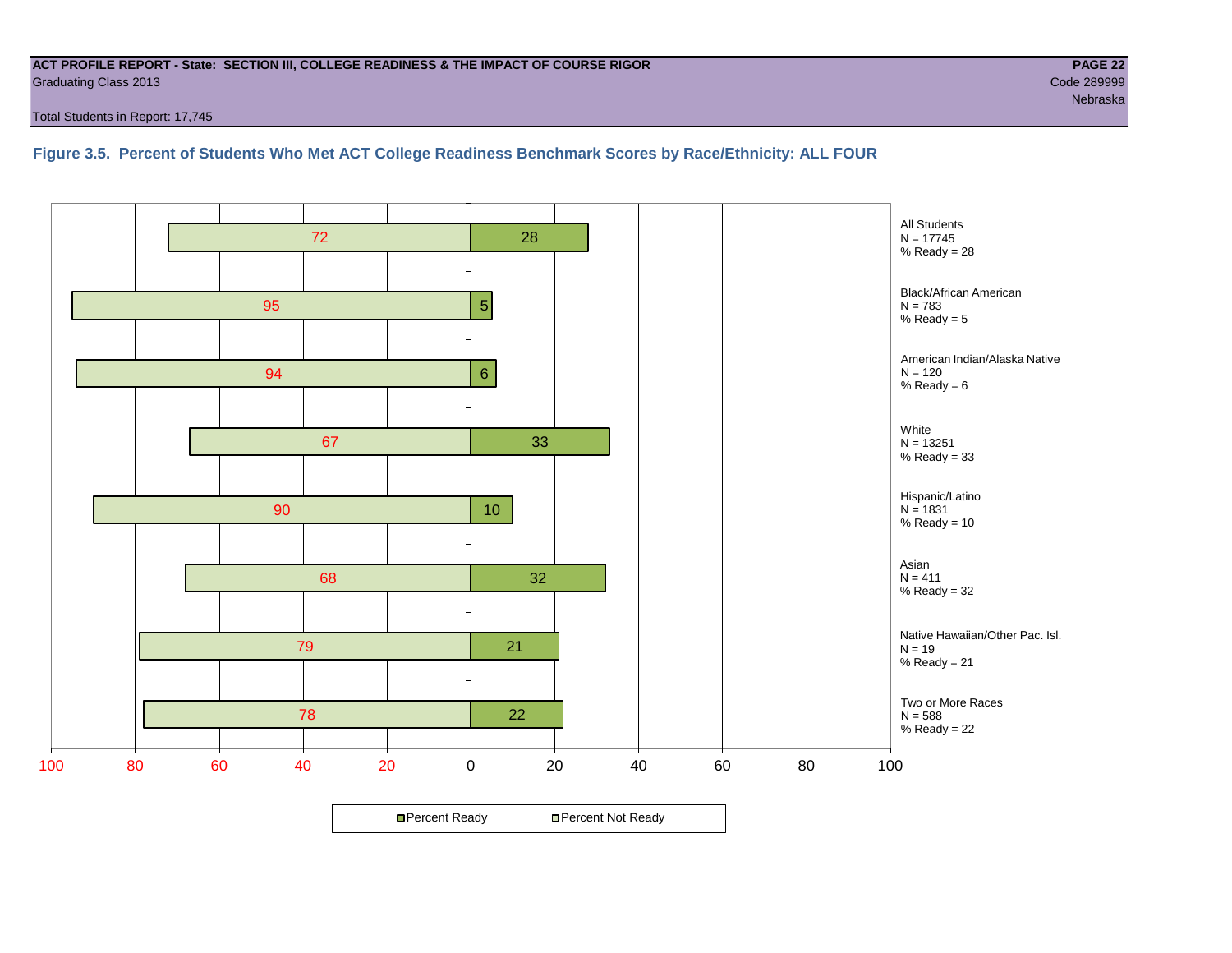#### ACT PROFILE REPORT - State: SECTION III, COLLEGE READINESS & THE IMPACT OF COURSE RIGOR **PAGE 23** Graduating Class 2013 Code 289999

Total Students in Report: 17,745

**Table 3.1. Average ACT Scores and Average ACT Score Changes by Common Course Patterns**

| <b>Course Pattern</b>                            |        |                | <b>All Students</b> |                          |              |                | <b>Males</b> |                       |              | <b>Females</b>          |            |                        |
|--------------------------------------------------|--------|----------------|---------------------|--------------------------|--------------|----------------|--------------|-----------------------|--------------|-------------------------|------------|------------------------|
|                                                  |        |                | <b>ACT</b>          | <b>Course Value</b>      |              |                | <b>ACT</b>   | <b>Course Value</b>   |              |                         | <b>ACT</b> | <b>Course Value</b>    |
| <b>ENGLISH COURSE PATTERN</b>                    | N.     | Percent        | English             | Added <sup>1</sup>       | $\mathsf{N}$ | Percent        | English      | Added <sup>1</sup>    | $\mathsf{N}$ | Percent                 | English    | A d d e d <sup>1</sup> |
| Eng 9, Eng 10, Eng 11, Eng 12, & Other English   | 5,344  | 30             | 22.4                | 5.5                      | 2,261        | 27             | 22.1         | 5.5                   | 3,033        | 33                      | 22.7       | 5.2                    |
| Eng 9, Eng 10, Eng 11, Eng 12                    | 11,111 | 63             | 21.0                | 4.1                      | 5,471        | 66             | 20.8         | 4.2                   | 5,594        | 61                      | 21.3       | 3.8                    |
| Less than 4 years of English                     | 861    | 5              | 16.9                |                          | 415          | 5              | 16.6         | $\sim$                | 399          | $\overline{\mathbf{4}}$ | 17.5       |                        |
| Zero years / no English courses reported         | 429    | 2              | 15.0                |                          | 186          | 2              | 15.2         |                       | 166          | 2                       | 15.4       |                        |
|                                                  |        |                | <b>ACT</b>          | <b>Course Value</b>      |              |                | <b>ACT</b>   | <b>Course Value</b>   |              |                         | <b>ACT</b> | <b>Course Value</b>    |
| <b>MATHEMATICS COURSE PATTERN</b>                | N.     | Percent        | Math                | Added <sup>1</sup>       | N            | Percent        | Math         | Added <sup>1</sup>    | N            | Percent                 | Math       | A d d e d <sup>1</sup> |
| Alg 1, Alg 2, Geom, Trig, & Calc                 | 1,117  | 6              | 24.0                | 8.1                      | 505          | 6              | 24.7         | 8.5                   | 604          | $\overline{7}$          | 23.4       | 7.8                    |
| Alg 1, Alg 2, Geom, Trig, & Other Adv Math       | 1.833  | 10             | 21.7                | 5.8                      | 774          | 9              | 22.1         | 5.9                   | 1,058        | 12                      | 21.4       | 5.8                    |
| Alg 1, Alg 2, Geom, & Trig                       | 1,207  | $\overline{7}$ | 20.2                | 4.3                      | 555          | $\overline{7}$ | 20.5         | 4.3                   | 635          | $\overline{7}$          | 19.9       | 4.3                    |
| Alg 1, Alg 2, Geom, & Other Adv Math             | 3,256  | 18             | 19.8                | 3.9                      | 1,307        | 16             | 20.2         | 4.0                   | 1,929        | 21                      | 19.5       | 3.9                    |
| Other comb of 4 or more years of Math            | 6,101  | 34             | 23.8                | 7.9                      | 3.171        | 38             | 24.4         | 8.2                   | 2,905        | 32                      | 23.2       | 7.6                    |
| Alg 1, Alg 2, & Geom                             | 2,254  | 13             | 17.3                | 1.4                      | 1,070        | 13             | 17.6         | 1.4                   | 1,142        | 12                      | 17.0       | 1.4                    |
| Other comb of 3 or 3.5 years of Math             | 697    | $\overline{4}$ | 20.5                | 4.6                      | 351          | $\overline{4}$ | 20.8         | 4.6                   | 343          | $\overline{4}$          | 20.2       | 4.6                    |
| Less than 3 years of Math                        | 811    | 5              | 15.9                |                          | 388          | 5              | 16.2         | $\tilde{\phantom{a}}$ | 399          | 4                       | 15.6       |                        |
| Zero years / no Math courses reported            | 469    | 3              | 16.9                |                          | 212          | 3              | 17.1         | $\blacksquare$        | 177          | $\overline{2}$          | 16.7       |                        |
|                                                  |        |                | <b>ACT</b>          | <b>Course Value</b>      |              |                | <b>ACT</b>   | <b>Course Value</b>   |              |                         | <b>ACT</b> | <b>Course Value</b>    |
| <b>SOCIAL SCIENCE COURSE PATTERN</b>             | N      | Percent        | Reading             | $A d d e d$ <sup>1</sup> | N            | Percent        | Reading      | Added <sup>1</sup>    | N            | Percent                 | Reading    | A d d e d <sup>1</sup> |
| US Hist, World Hist, Am Gov, & Other Hist        | 416    | $\overline{2}$ | 23.3                | 4.4                      | 165          | 2              | 22.2         | 3.4                   | 222          | 2                       | 25.0       | 5.6                    |
| Other comb of 4 or more years Social Science     | 10,458 | 59             | 22.2                | 3.3                      | 4,977        | 60             | 22.3         | 3.5                   | 5,435        | 59                      | 22.2       | 2.8                    |
| US Hist, World Hist, & Am Gov                    | 898    | 5              | 21.5                | 2.6                      | 427          | 5              | 21.2         | 2.4                   | 456          | 5                       | 21.8       | 2.4                    |
| Other comb of 3 or 3.5 years of Social Science   | 4.583  | 26             | 21.8                | 2.9                      | 2,106        | 25             | 21.5         | 2.7                   | 2,461        | 27                      | 22.1       | 2.7                    |
| Less than 3 years of Social Science              | 944    | 5              | 18.9                |                          | 462          | 6              | 18.8         | $\sim$                | 448          | 5                       | 19.4       |                        |
| Zero years / no Social Science courses reported  | 446    | 3              | 17.4                |                          | 196          | $\mathbf{2}$   | 17.7         | $\blacksquare$        | 170          | $\overline{2}$          | 18.0       |                        |
|                                                  |        |                | <b>ACT</b>          | <b>Course Value</b>      |              |                | <b>ACT</b>   | <b>Course Value</b>   |              |                         | <b>ACT</b> | <b>Course Value</b>    |
| NATURAL SCIENCE COURSE PATTERN                   | N.     | Percent        | Science             | Added <sup>1</sup>       | $\mathsf{N}$ | Percent        | Science      | Added <sup>1</sup>    | $\mathsf{N}$ | Percent                 | Science    | A d d e d <sup>1</sup> |
| Gen Sci <sup>2</sup> , Bio, Chem, & Phys         | 7,950  | 45             | 22.8                | 4.1                      | 4,133        | 50             | 23.6         | 4.8                   | 3,771        | 41                      | 22.0       | 3.3                    |
| Bio, Chem, Phys                                  | 1,438  | 8              | 22.1                | 3.4                      | 616          | $\overline{7}$ | 22.9         | 4.1                   | 812          | 9                       | 21.5       | 2.8                    |
| Gen Sci <sup>2</sup> , Bio, Chem                 | 5,382  | 30             | 20.9                | 2.2                      | 2,111        | 25             | 21.1         | 2.3                   | 3,219        | 35                      | 20.9       | 2.2                    |
| Other comb of 3 years of Natural Science         | 453    | 3              | 20.7                | 2.0                      | 297          | $\overline{4}$ | 21.0         | 2.2                   | 155          | $\overline{2}$          | 20.0       | 1.3                    |
| Less than 3 years of Natural Science             | 2,062  | 12             | 18.7                |                          | 974          | 12             | 18.8         |                       | 1,060        | 12                      | 18.7       |                        |
| Zero years / no Natural Science courses reported | 460    | 3              | 17.1                |                          | 202          | $\overline{2}$ | 17.4         |                       | 175          | $\overline{2}$          | 17.3       |                        |

<sup>1</sup>Course value added is defined as the average ACT score change compared to course sequences in which students took

less than four years of English or less than three years of Mathematics, Social Science or Natural Science.

<sup>2</sup>Includes General, Physical and Earth Sciences.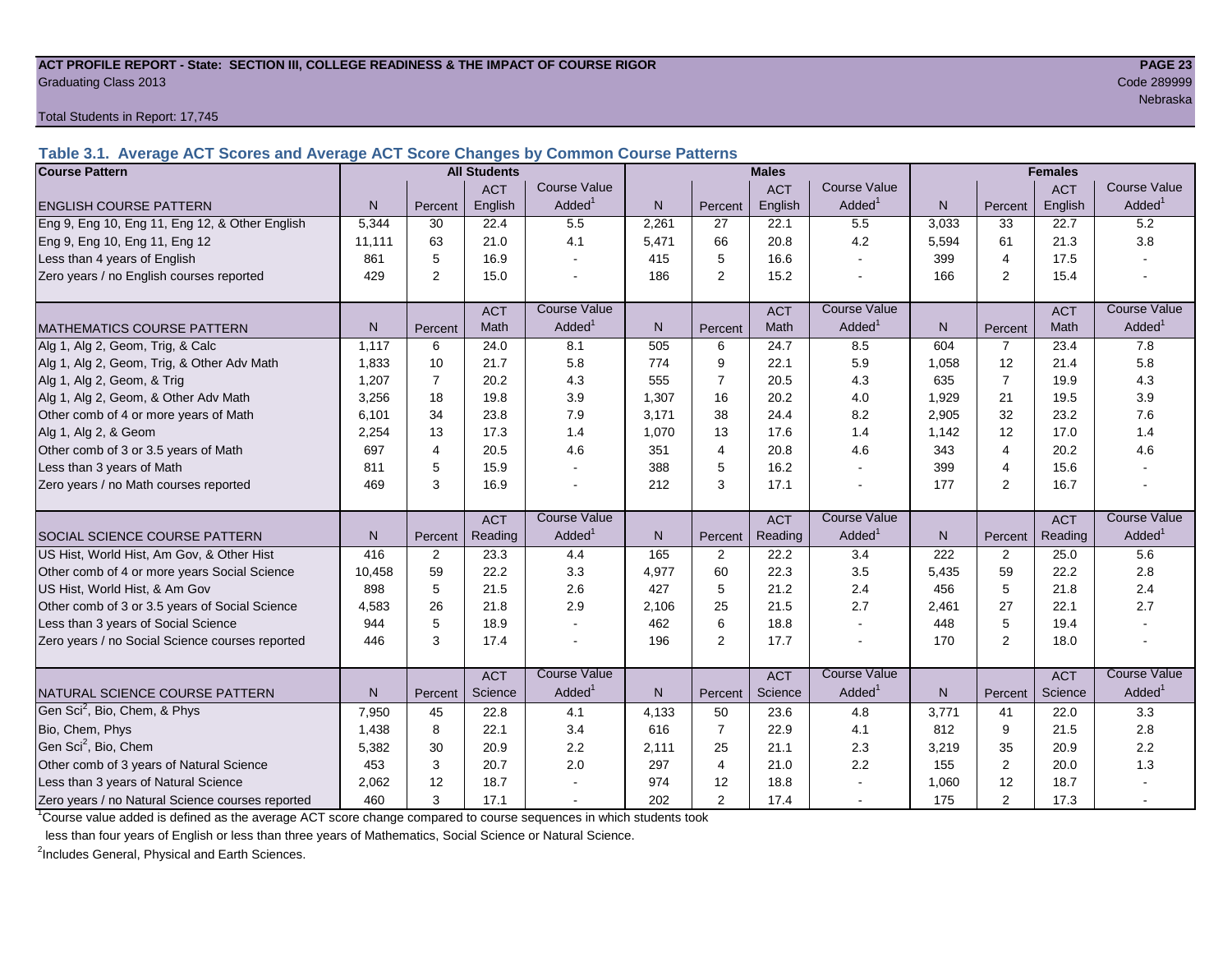#### ACT PROFILE REPORT - State: SECTION III, COLLEGE READINESS & THE IMPACT OF COURSE RIGOR **PAGE 24** Graduating Class 2013 Code 289999

Nebraska i Santa Santa Santa Santa Santa Santa Santa Santa Santa Santa Santa Santa Santa Santa Santa Santa San

Total Students in Report: 17,745

# **Table 3.2. College Readiness Percents by Common Course Patterns**

| <b>Course Pattern</b>                            |        |                       | <b>State</b> |                  |              |                       | <b>National</b> |                  |
|--------------------------------------------------|--------|-----------------------|--------------|------------------|--------------|-----------------------|-----------------|------------------|
|                                                  |        | <b>Percent Taking</b> | Avg ACT      | Percent Who Met  |              | <b>Percent Taking</b> | Avg ACT         | Percent Who Met  |
| <b>ENGLISH COURSE PATTERN</b>                    | N      | Pattern               | English      | <b>Benchmark</b> | $\mathsf{N}$ | Pattern               | English         | <b>Benchmark</b> |
| Eng 9, Eng 10, Eng 11, Eng 12, & Other English   | 5,344  | 30                    | 22.4         | 79               | 380,375      | 21                    | 21.6            | 73               |
| Eng 9, Eng 10, Eng 11, Eng 12                    | 11,111 | 63                    | 21.0         | 70               | 1,265,911    | 70                    | 20.3            | 65               |
| Less than 4 years of English                     | 861    | 5                     | 16.9         | 44               | 84,048       | 5                     | 15.9            | 36               |
| Zero years / no English courses reported         | 429    | $\overline{2}$        | 15.0         | 29               | 68,909       | 4                     | 16.4            | 38               |
|                                                  |        |                       |              |                  |              |                       |                 |                  |
|                                                  |        | <b>Percent Taking</b> | Avg ACT      | Percent Who Met  |              | <b>Percent Taking</b> | Avg ACT         | Percent Who Met  |
| <b>MATHEMATICS COURSE PATTERN</b>                | N      | Pattern               | Math         | <b>Benchmark</b> | N            | Pattern               | Math            | <b>Benchmark</b> |
| Alg 1, Alg 2, Geom, Trig, & Calc                 | 1,117  | 6                     | 24.0         | 70               | 113,999      | 6                     | 23.8            | 68               |
| Alg 1, Alg 2, Geom, Trig, & Other Adv Math       | 1,833  | 10                    | 21.7         | 53               | 155,095      | 9                     | 21.9            | 56               |
| Alg 1, Alg 2, Geom, & Trig                       | 1,207  | $\overline{7}$        | 20.2         | 38               | 119,993      | 7                     | 19.4            | 32               |
| Alg 1, Alg 2, Geom, & Other Adv Math             | 3,256  | 18                    | 19.8         | 34               | 336,291      | 19                    | 19.6            | 32               |
| Other comb of 4 or more years of Math            | 6,101  | 34                    | 23.8         | 68               | 610,720      | 34                    | 23.6            | 65               |
| Alg 1, Alg 2, & Geom                             | 2,254  | 13                    | 17.3         | 12               | 223,733      | 12                    | 17.2            | 11               |
| Other comb of 3 or 3.5 years of Math             | 697    | $\overline{4}$        | 20.5         | 40               | 88,866       | 5                     | 19.7            | 34               |
| Less than 3 years of Math                        | 811    | 5                     | 15.9         | 5                | 77,906       | 4                     | 16.3            | $\overline{7}$   |
| Zero years / no Math courses reported            | 469    | 3                     | 16.9         | 13               | 72,640       | 4                     | 17.9            | 20               |
|                                                  |        |                       |              |                  |              |                       |                 |                  |
|                                                  |        | <b>Percent Taking</b> | Avg ACT      | Percent Who Met  |              | Percent Taking        | Avg ACT         | Percent Who Met  |
| SOCIAL SCIENCE COURSE PATTERN                    | N      | Pattern               | Reading      | <b>Benchmark</b> | N            | Pattern               | Reading         | <b>Benchmark</b> |
| US Hist, World Hist, Am Gov, & Other Hist        | 416    | 2                     | 23.3         | 58               | 50,989       | 3                     | 22.2            | 51               |
| Other comb of 4 or more years Social Science     | 10,458 | 59                    | 22.2         | 51               | 908,394      | 50                    | 22.0            | 50               |
| US Hist, World Hist, & Am Gov                    | 898    | 5                     | 21.5         | 44               | 106,021      | 6                     | 19.5            | 34               |
| Other comb of 3 or 3.5 years of Social Science   | 4,583  | 26                    | 21.8         | 48               | 489,586      | 27                    | 21.0            | 43               |
| Less than 3 years of Social Science              | 944    | 5                     | 18.9         | 29               | 171,617      | 10                    | 19.1            | 32               |
| Zero years / no Social Science courses reported  | 446    | 3                     | 17.4         | 25               | 72,636       | 4                     | 17.7            | 25               |
|                                                  |        |                       |              |                  |              |                       |                 |                  |
|                                                  |        | <b>Percent Taking</b> | Avg ACT      | Percent Who Met  |              | <b>Percent Taking</b> | Avg ACT         | Percent Who Met  |
| NATURAL SCIENCE COURSE PATTERN                   | N      | Pattern               | Science      | <b>Benchmark</b> | N            | Pattern               | Science         | <b>Benchmark</b> |
| Gen Sci <sup>1</sup> , Bio, Chem, & Phys         | 7,950  | 45                    | 22.8         | 52               | 767,293      | 43                    | 21.9            | 46               |
| Bio, Chem, Phys                                  | 1,438  | 8                     | 22.1         | 46               | 183,685      | 10                    | 23.0            | 54               |
| Gen Sci <sup>1</sup> , Bio, Chem                 | 5,382  | 30                    | 20.9         | 34               | 504,165      | 28                    | 19.9            | 28               |
| Other comb of 3 years of Natural Science         | 453    | 3                     | 20.7         | 34               | 51,822       | 3                     | 19.1            | 25               |
| Less than 3 years of Natural Science             | 2,062  | 12                    | 18.7         | 18               | 218,267      | 12                    | 18.0            | 17               |
| Zero years / no Natural Science courses reported | 460    | 3                     | 17.1         | 15               | 74,011       | 4                     | 17.8            | 18               |

<sup>1</sup>Includes General, Physical and Earth Sciences.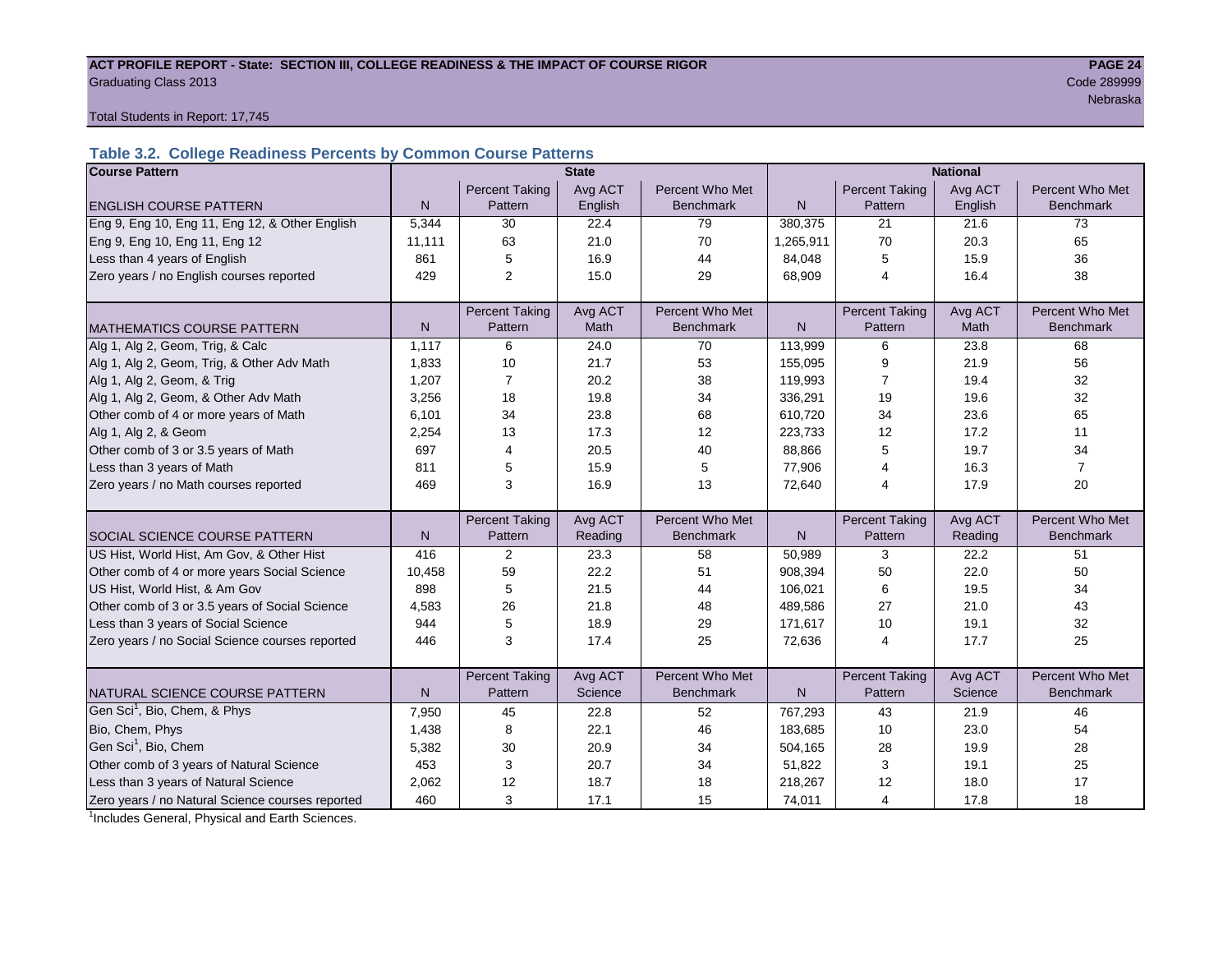Total Students in Report: 17,745

# Section IV Career and Educational Aspirations

Beginning with the Graduating Class of 2013, all students whose scores are college reportable, both standard and extended time tests, are now included. Also beginning with the 2013 Graduating Class data, College Readiness Benchmarks for Reading and Science were updated to reflect the most recent college coursework research.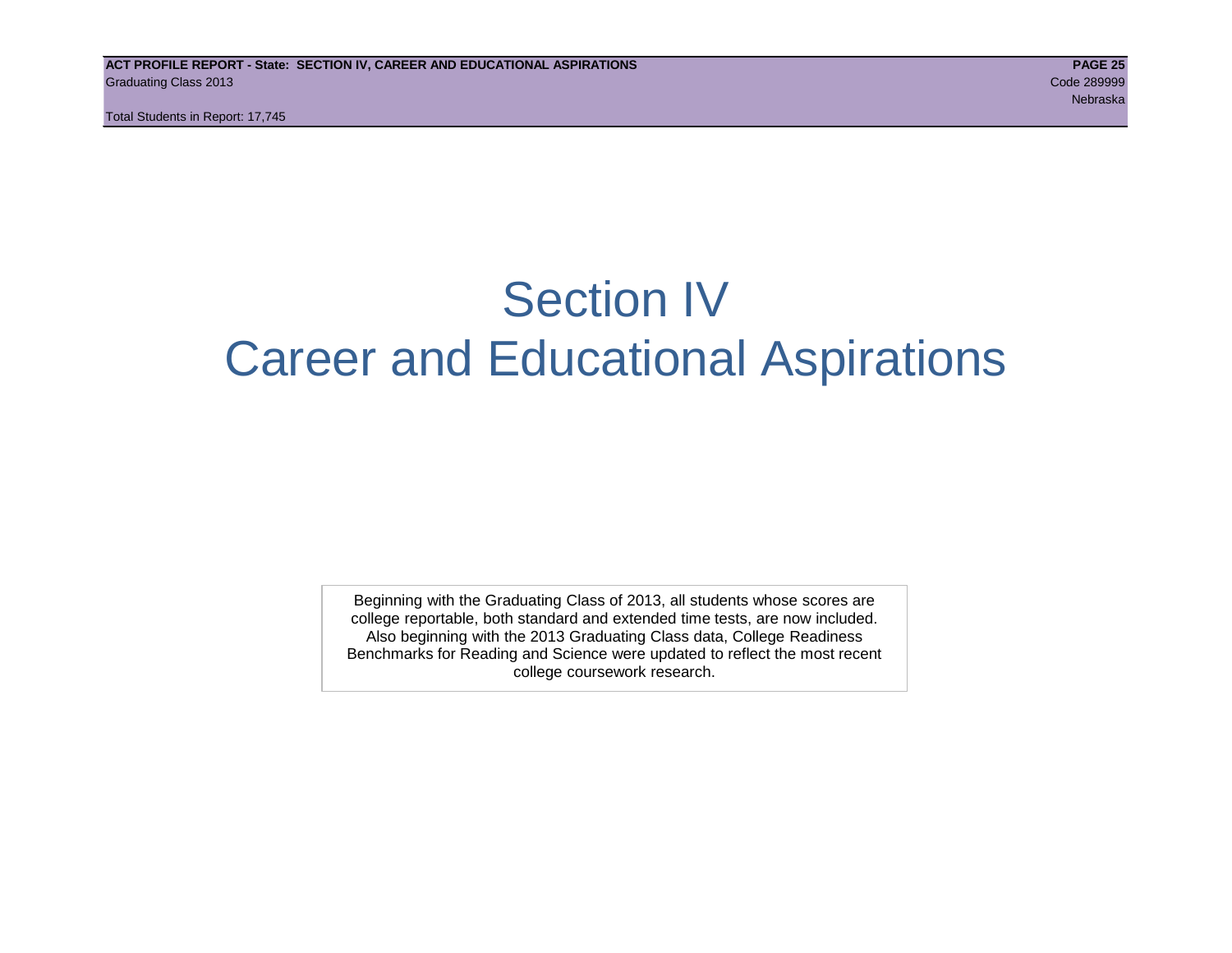#### **ACT PROFILE REPORT - State: SECTION IV, CAREER AND EDUCATIONAL ASPIRATIONS PAGE 26** Graduating Class 2013 Code 289999

# nebraska ing pangalang pangalang pangalang pangalang pangalang pangalang pangalang pangalang pangalang pangala

#### Total Students in Report: 17,745

**Table 4.1. Distribution of Planned Educational Majors for All Students by College Plans**

|                                              |                | <b>All Students</b>  |                 | Plan on 2 Years or Less of College |                      |                 | Plan on 4 Years or More of College |                      |                 |  |
|----------------------------------------------|----------------|----------------------|-----------------|------------------------------------|----------------------|-----------------|------------------------------------|----------------------|-----------------|--|
| <b>Planned Educational Major</b>             | N <sup>1</sup> | Percent <sup>2</sup> | Avg ACT<br>Comp | N <sub>1</sub>                     | Percent <sup>2</sup> | Avg ACT<br>Comp | N.                                 | Percent <sup>2</sup> | Avg ACT<br>Comp |  |
| Agriculture & Natural Resources Conservation | 555            | 3                    | 21.3            | 97                                 | 8                    | 18.4            | 441                                | 3                    | 22.0            |  |
| Architecture                                 | 319            | 2                    | 21.5            | 14                                 |                      | 17.8            | 293                                | 2                    | 21.9            |  |
| Area, Ethnic, & Multidisciplinary Studies    | 14             | $\Omega$             | 22.6            |                                    | $\Omega$             | 17.0            | 11                                 | 0                    | 23.1            |  |
| Arts: Visual & Performing                    | 1,094          | 6                    | 20.7            | 106                                | я                    | 16.7            | 924                                | 6                    | 21.3            |  |
| <b>Business</b>                              | 1,474          | 8                    | 21.4            | 85                                 |                      | 17.2            | 1,343                              | 9                    | 21.8            |  |
| Communications                               | 284            | $\overline{2}$       | 21.8            | 11                                 |                      | 16.8            | 261                                | $\overline{2}$       | 22.2            |  |
| Community, Family, & Personal Services       | 502            | 3                    | 18.4            | 89                                 |                      | 16.2            | 384                                | 3                    | 19.0            |  |
| <b>Computer Science &amp; Mathematics</b>    | 394            | $\overline{2}$       | 23.8            | 27                                 | 2                    | 20.2            | 341                                | 2                    | 24.1            |  |
| Education                                    | 1,527          | 9                    | 21.3            | 23                                 | 2                    | 16.0            | 1,450                              | 10                   | 21.4            |  |
| Engineering                                  | 965            | 5                    | 24.6            | 48                                 | 4                    | 16.9            | 881                                | 6                    | 25.1            |  |
| Engineering Technology & Drafting            | 263            |                      | 21.2            | 46                                 | 4                    | 17.4            | 204                                |                      | 22.3            |  |
| English & Foreign Languages                  | 199            |                      | 23.6            | 4                                  | $\Omega$             | 17.0            | 186                                |                      | 23.8            |  |
| Health Administration & Assisting            | 467            | 3                    | 18.5            | 53                                 |                      | 16.7            | 387                                | 3                    | 18.8            |  |
| Health Sciences & Technologies               | 3,376          | 19                   | 21.9            | 125                                | 11                   | 16.8            | 3,156                              | 21                   | 22.1            |  |
| Philosophy, Religion, & Theology             | 117            |                      | 22.2            | $\overline{7}$                     |                      | 16.7            | 104                                |                      | 22.7            |  |
| Repair, Production, & Construction           | 372            | 2                    | 18.4            | 199                                | 17                   | 17.9            | 152                                |                      | 19.1            |  |
| Sciences: Biological & Physical              | 875            | 5                    | 24.0            | 11                                 |                      | 17.1            | 825                                | 5                    | 24.1            |  |
| Social Sciences & Law                        | 1,248          |                      | 21.5            | 40                                 | 3                    | 17.2            | 1,158                              | 8                    | 21.7            |  |
| Undecided                                    | 2,978          | 17                   | 22.0            | 174                                | 15                   | 17.4            | 2,581                              | 17                   | 22.4            |  |
| No Response                                  | 712            | 4                    | 16.4            | 24                                 | 2                    | 13.7            | 75                                 | $\Omega$             | 16.5            |  |

1 2-Year and 4-Year "N" counts do not reflect "Missing" and "Other" college plans, therefore they may not add up to the N count for All Students.

<sup>2</sup> Percent of students tested within College Plan groups (All Students, 2-Year, 4-Year).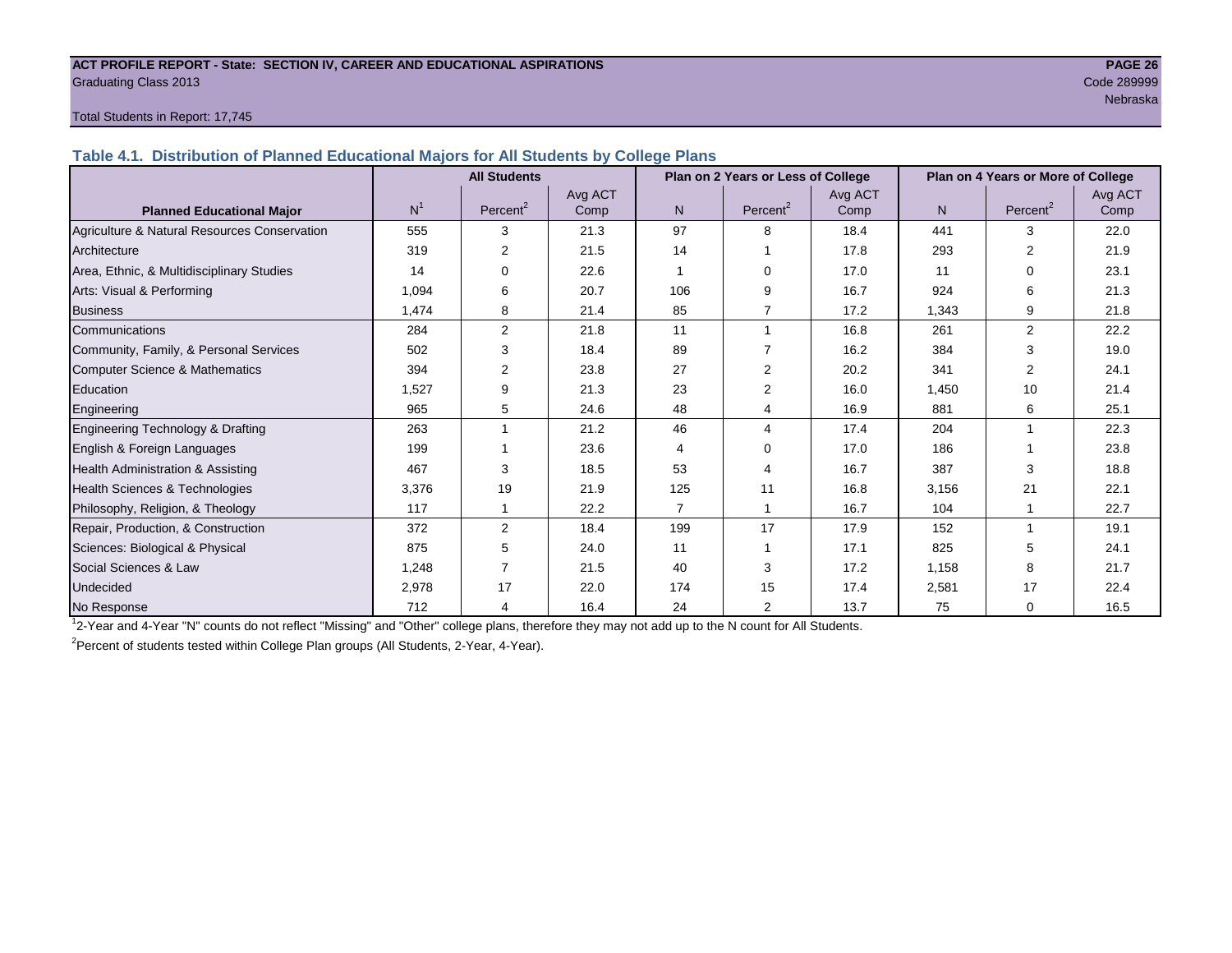#### **ACT PROFILE REPORT - State: SECTION IV, CAREER AND EDUCATIONAL ASPIRATIONS PAGE 27** Graduating Class 2013 Code 289999

#### Total Students in Report: 17,745

#### **Table 4.2. Average ACT Composite Scores for Racial/Ethnic Groups by Post-Secondary Educational Aspirations**

| <b>Educational Degree</b> | <b>All Racial/Ethnic Groups</b><br><b>Combined</b> |         | <b>Black/African American</b> |         |    | American Indian/ Alaska Native |       | White   | Hispanic/Latino |         |  |
|---------------------------|----------------------------------------------------|---------|-------------------------------|---------|----|--------------------------------|-------|---------|-----------------|---------|--|
| <b>Aspirations</b>        | N.                                                 | Average | N                             | Average | N  | Average                        | N     | Average | N               | Average |  |
| Voc-Tech                  | 232                                                | 17.2    |                               | 16.4    |    | 16.8                           | 147   | 18.1    | 44              | 14.5    |  |
| 2-yr College Degree       | 957                                                | 17.2    | 36                            | 14.7    | 13 | 13.8                           | 672   | 17.9    | 139             | 15.5    |  |
| <b>Bachelors Degree</b>   | 9,754                                              | 21.0    | 399                           | 16.7    | 73 | 17.8                           | 7,631 | 21.7    | 958             | 18.0    |  |
| <b>Graduate Study</b>     | 2.107                                              | 24.2    | 80                            | 19.3    |    | 19.5                           | 1,676 | 24.8    | 148             | 19.9    |  |
| Prof. Level Degree        | 3,301                                              | 24.2    | 152                           | 18.9    | 16 | 19.6                           | 2,415 | 25.0    | 334             | 20.7    |  |
| Other                     | 263                                                | 17.9    | 22                            | 14.2    |    | 15.7                           | 146   | 19.4    | 49              | 15.9    |  |
| No Response               | 1,131                                              | 18.7    | 86                            | 15.5    |    | 15.3                           | 564   | 20.5    | 159             | 16.3    |  |

| <b>Educational Degree</b> | <b>All Racial/Ethnic Groups</b><br><b>Combined</b> |         | Asian |         |               | <b>Native Hawaiian/</b><br><b>Other Pacific Islander</b> |     | Two or more races | Prefer not to respond/<br><b>No Response</b> |         |  |
|---------------------------|----------------------------------------------------|---------|-------|---------|---------------|----------------------------------------------------------|-----|-------------------|----------------------------------------------|---------|--|
| <b>Aspirations</b>        | N <sub>1</sub>                                     | Average | N     | Average | Average<br>N. |                                                          | Ν   | Average           | N                                            | Average |  |
| Voc-Tech                  | 232                                                | 17.2    |       | 15.0    |               |                                                          |     | 17.7              | 20                                           | 17.1    |  |
| 2-yr College Degree       | 957                                                | 17.2    |       | 15.3    |               |                                                          | 29  | 16.4              | 65                                           | 16.0    |  |
| <b>Bachelors Degree</b>   | 9,754                                              | 21.0    | 168   | 19.9    |               | 17.1                                                     | 281 | 19.8              | 233                                          | 20.6    |  |
| <b>Graduate Study</b>     | 2,107                                              | 24.2    | 61    | 24.4    |               | 25.0                                                     | 69  | 22.8              | 70                                           | 24.1    |  |
| Prof. Level Degree        | 3,301                                              | 24.2    | 129   | 24.8    |               | 24.5                                                     | 135 | 22.7              | 116                                          | 24.0    |  |
| Other                     | 263                                                | 17.9    |       | 15.2    |               | 19.0                                                     | 15  | 19.0              | 20                                           | 16.8    |  |
| No Response               | 1,131                                              | 18.7    | -41   | 17.1    |               | 22.0                                                     | 53  | 17.8              | 218                                          | 17.8    |  |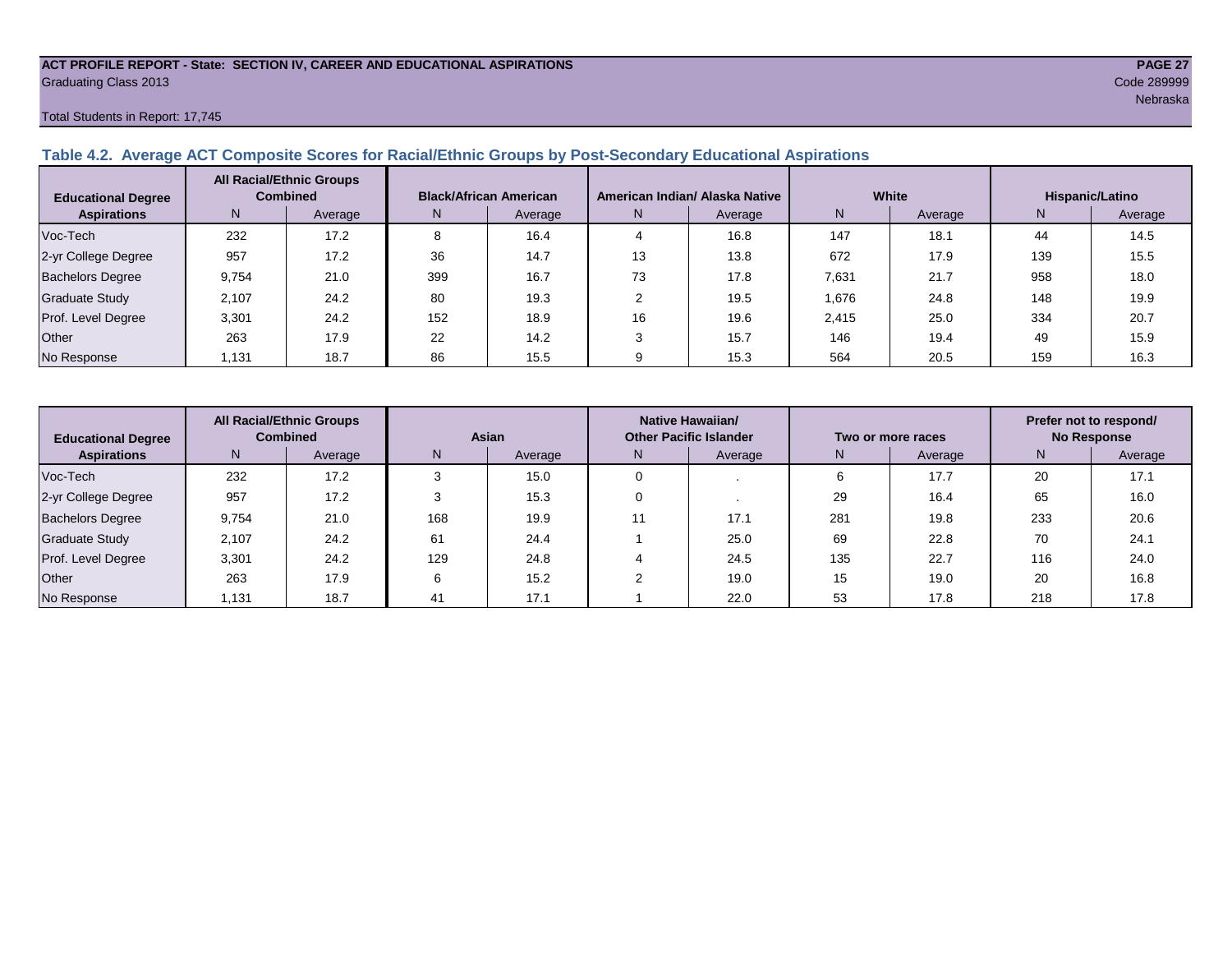# **ACT PROFILE REPORT - State: SECTION IV, CAREER AND EDUCATIONAL ASPIRATIONS PAGE 28** Graduating Class 2013 Code 289999

#### Total Students in Report: 17,745

# **Table 4.3. Students' Score Report Preferences at Time of Testing**

|                                                |              |                           |            |          | <b>Percent of Students in</b> |                                           |                         |                 |                 |                |                |
|------------------------------------------------|--------------|---------------------------|------------|----------|-------------------------------|-------------------------------------------|-------------------------|-----------------|-----------------|----------------|----------------|
|                                                |              | <b>Number of Students</b> |            |          |                               | <b>College Readiness Standards Ranges</b> |                         |                 |                 |                |                |
|                                                |              |                           |            | 2nd-6th  |                               |                                           |                         |                 |                 |                |                |
| Name                                           | <b>State</b> | <b>Total</b>              | 1st Choice | Choice   |                               |                                           | $01-12$   13-15   16-19 | $20 - 23$ 24-27 |                 | 28-32          | 33-36          |
| UNIVERSITY OF NEBRASKA AT LINCOLN              | Nebraska     | 7,658                     | 3,703      | 3,955    | $\mathbf 1$                   | 6                                         | 19                      | 31              | 25              | 15             | 2              |
| UNIVERSITY OF NEBRASKA AT OMAHA                | Nebraska     | 4,609                     | 1,418      | 3,191    | $\mathbf 1$                   | 9                                         | 23                      | 31              | 22              | 13             | 1              |
| UNIVERSITY OF NEBRASKA AT KEARNEY              | Nebraska     | 2,964                     | 835        | 2,129    | 1                             | 6                                         | 24                      | 36              | 23              | 10             |                |
| <b>WAYNE STATE COLLEGE</b>                     | Nebraska     | 1,804                     | 508        | 1,296    | $\mathbf 1$                   | 9                                         | 25                      | 35              | 22              | 8              | $\Omega$       |
| NEBRASKA WESLEYAN UNIVERSITY                   | Nebraska     | 1,302                     | 242        | 1,060    | $\Omega$                      | $\overline{4}$                            | 14                      | 30              | 32              | 19             | 1              |
| <b>CREIGHTON UNIVERSITY</b>                    | Nebraska     | 1,294                     | 345        | 949      | $\mathbf{1}$                  | $\overline{7}$                            | 14                      | 24              | 28              | 22             | $\overline{4}$ |
| SOUTHEAST COMM COLL-LINCOLN CAMPUS             | Nebraska     | 1,137                     | 374        | 763      | $\overline{4}$                | 17                                        | 38                      | 28              | 11              | 2              | $\Omega$       |
| <b>DOANE COLLEGE</b>                           | Nebraska     | 1,040                     | 211        | 829      | $\mathbf{1}$                  | 8                                         | 20                      | 34              | 26              | 11             |                |
| METROPOLITAN COMMUNITY COLLEGE-NE              | Nebraska     | 867                       | 253        | 614      | $\overline{4}$                | 21                                        | 35                      | 28              | 9               | 2              | $\Omega$       |
| <b>IOWA STATE UNIVERSITY</b>                   | lowa         | 649                       | 109        | 540      | $\mathbf{0}$                  | $\overline{4}$                            | 12                      | 23              | 30              | 26             | 5              |
| <b>CHADRON STATE COLLEGE</b>                   | Nebraska     | 610                       | 210        | 400      | $\overline{2}$                | $\overline{7}$                            | 26                      | 35              | 22              | 8              | $\Omega$       |
| <b>MIDLAND UNIVERSITY</b>                      | Nebraska     | 606                       | 172        | 434      | $\mathbf{1}$                  | 8                                         | 30                      | 35              | 19              | $\overline{7}$ | $\Omega$       |
| <b>HASTINGS COLLEGE</b>                        | Nebraska     | 599                       | 138        | 461      | $\overline{2}$                | $\overline{7}$                            | 22                      | 34              | 24              | 10             |                |
| NORTHEAST COMMUNITY COLLEGE                    | Nebraska     | 559                       | 206        | 353      | $\overline{2}$                | 11                                        | 35                      | 35              | 13              | 4              | $\Omega$       |
| NORTHWEST MISSOURI ST UNIV                     | Missouri     | 554                       | 143        | 411      | $\Omega$                      | 3                                         | 17                      | 38              | 30              | 11             | 1              |
| PERU STATE COLLEGE                             | Nebraska     | 492                       | 138        | 354      | $\overline{2}$                | 16                                        | 28                      | 34              | 15              | 5              | $\overline{0}$ |
| KANSAS STATE UNIVERSITY                        | Kansas       | 458                       | 77         | 381      | $\overline{2}$                | $\overline{4}$                            | 14                      | 28              | 32              | 18             | 2              |
| UNIVERSITY OF KANSAS                           | Kansas       | 453                       | 86         | 367      | $\Omega$                      | 5                                         | 12                      | 27              | 32              | 21             | $\overline{2}$ |
| <b>NCAA ELIGIBILITY CENTER</b>                 | Indiana      | 424                       | 146        | 278      | $\Omega$                      | 8                                         | 20                      | 32              | 27              | 12             | $\mathbf{1}$   |
| CONCORDIA UNIVERSITY-NE                        | Nebraska     | 400                       | 91         | 309      | $\mathbf{0}$                  | 5                                         | 19                      | 35              | 26              | 15             | 1              |
| UNIVERSITY OF SOUTH DAKOTA                     | South Dakota | 374                       | 85         | 289      | $\mathbf{1}$                  | 4                                         | 22                      | 38              | 23              | 11             | $\mathbf{1}$   |
| CENTRAL COMMUNITY COLLEGE-HASTINGS             | Nebraska     | 361                       | 148        | 213      | $\overline{4}$                | 18                                        | 40                      | 29              | 8               |                | $\Omega$       |
| <b>IOWA WESTERN COMM C-COUNCIL BLFS</b>        | lowa         | 354                       | 89         | 265      | 3                             | 25                                        | 37                      | 25              | 8               | $\overline{2}$ | $\Omega$       |
| STATE-COLLEGE/NO REPORTS NOW                   | lowa         | 303                       | 303        | $\Omega$ | 16                            | 31                                        | 28                      | 15              | $\overline{7}$  | 1              | $\overline{2}$ |
| <b>COLORADO STATE UNIVERSITY</b>               | Colorado     | 299                       | 75         | 224      | $\mathbf 0$                   | $\overline{2}$                            | 10                      | 29              | 33              | 23             | 3              |
| SOUTHEAST COMM COLL-MILFORD CAMPUS             | Nebraska     | 292                       | 106        | 186      | 3                             | 16                                        | 35                      | 29              | 13              | 2              | $\Omega$       |
| <b>WESTERN NEBRASKA COMM COLL</b><br>Nebraska  |              | 264                       | 107        | 157      | 9                             | 19                                        | 34                      | 27              | 9               | $\overline{2}$ | $\Omega$       |
| MORNINGSIDE COLLEGE<br>lowa                    |              | 263                       | 51         | 212      | $\mathbf 0$                   | 5                                         | 20                      | 43              | 24              | 9              | $\Omega$       |
| CENTRAL COMMUNITY COLLEGE-COLUMBUS<br>Nebraska |              | 241                       | 103        | 138      | 3                             | 20                                        | 35                      | 27              | 11              | $\overline{2}$ | $\Omega$       |
| SOUTH DAKOTA STATE UNIVERSITY                  | South Dakota | 232                       | 41         | 191      | $\mathbf 0$                   | 3                                         | 16                      | 33              | 31              | 15             | $\overline{2}$ |
| All Other Institutions                         |              | 12,818                    | 3,188      | 9,630    | $\overline{2}$                | 10                                        | 19                      | 24              | 23              | 18             | 4              |
| Total                                          |              | 44,280                    | 13,701     | 30,579   | 2                             | 9                                         | $\overline{21}$         | 29              | $\overline{23}$ | 14             | $\overline{2}$ |

nebraska ing pangalang pangalang pangalang pangalang pangalang pangalang pangalang pangalang pangalang pangala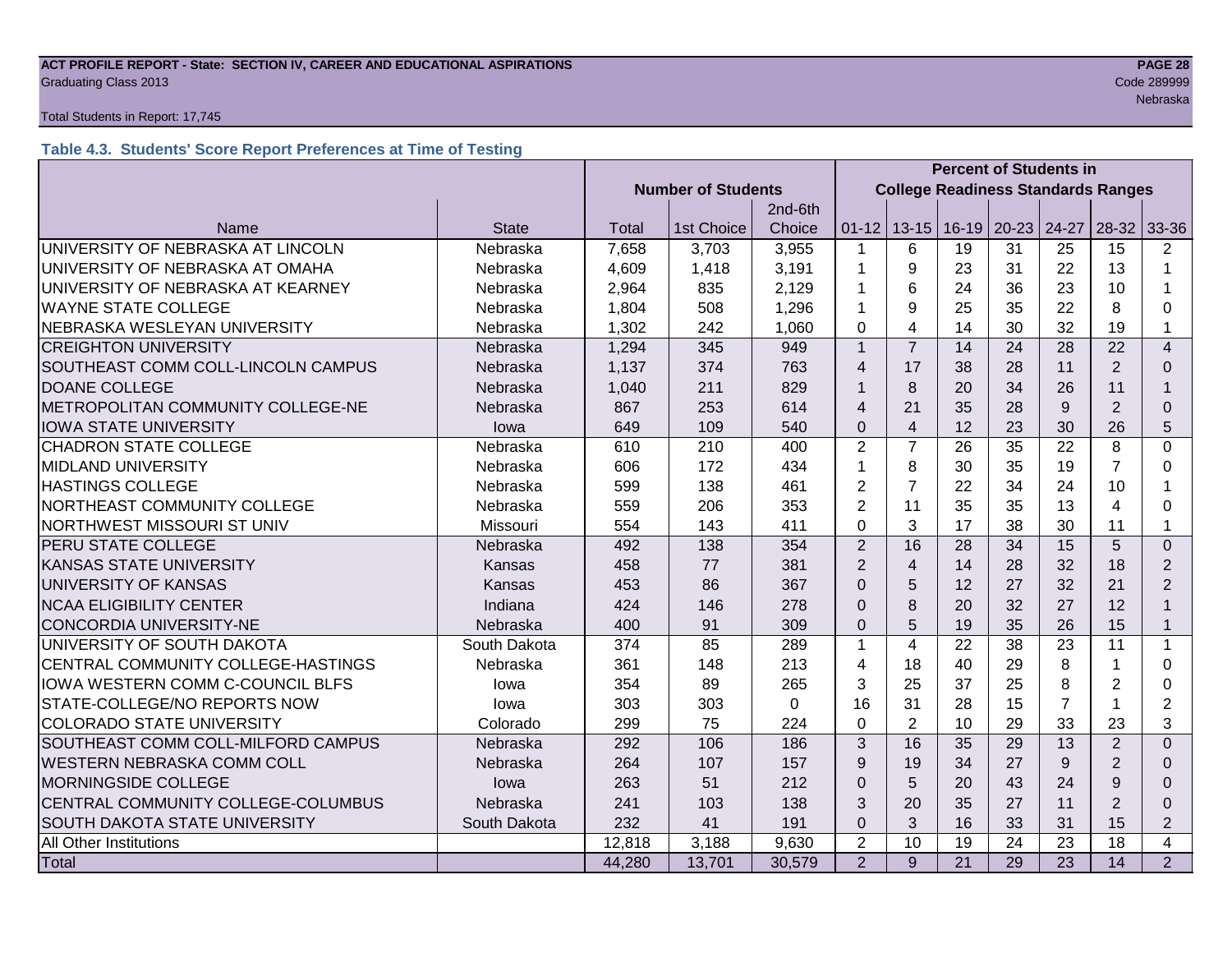# Section V Optional Writing Test Results

Beginning with the Graduating Class of 2013, all students whose scores are college reportable, both standard and extended time tests, are now included. Also beginning with the 2013 Graduating Class data, College Readiness Benchmarks for Reading and Science were updated to reflect the most recent college coursework research.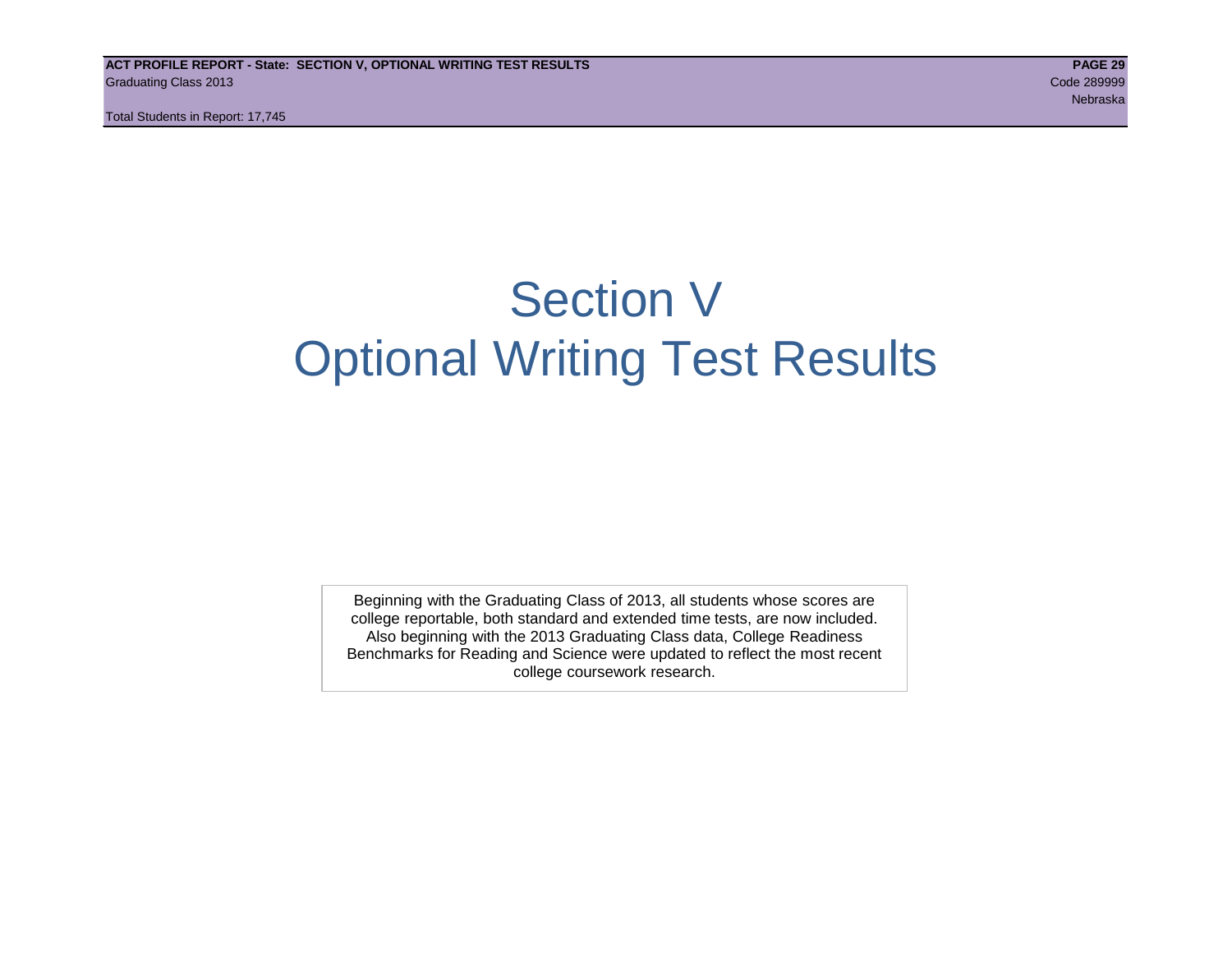#### **ACT PROFILE REPORT - State: SECTION V, OPTIONAL WRITING TEST RESULTS PAGE 30** Graduating Class 2013 Code 289999

#### Total Students in Report: 17,745

n de braska en de braska en de braska en de braska en de braska en de braska en de braska en de braska en de

| Table 5.1. Average ACT English and Writing Scores by Race/Ethnicity and Gender for students who took ACT Writing |              |                 |                           |                 |              |                 |                                 |                 |  |  |
|------------------------------------------------------------------------------------------------------------------|--------------|-----------------|---------------------------|-----------------|--------------|-----------------|---------------------------------|-----------------|--|--|
|                                                                                                                  |              |                 | <b>Average ACT Scores</b> |                 |              |                 |                                 |                 |  |  |
|                                                                                                                  |              | N               |                           | <b>English</b>  |              | <b>Essay</b>    | <b>English/Writing Combined</b> |                 |  |  |
|                                                                                                                  | <b>State</b> | <b>National</b> | <b>State</b>              | <b>National</b> | <b>State</b> | <b>National</b> | <b>State</b>                    | <b>National</b> |  |  |
| <b>All Students</b>                                                                                              | 2,042        | 942,769         | 24.3                      | 21.3            | 7.4          | 7.0             | 23.0                            | 20.5            |  |  |
| Black/African American                                                                                           | 117          | 114.751         | 18.8                      | 16.3            | 6.6          | 6.1             | 18.3                            | 16.0            |  |  |
| <b>IAmerican Indian/Alaska Native</b>                                                                            | 10           | 6,031           | 18.3                      | 16.8            | 6.4          | 6.1             | 17.8                            | 16.4            |  |  |
| White                                                                                                            | 1,415        | 518.407         | 25.6                      | 22.9            | 7.5          | 7.2             | 24.1                            | 21.9            |  |  |
| Hispanic/Latino                                                                                                  | 236          | 151,504         | 19.2                      | 18.6            | 7.0          | 6.8             | 19.0                            | 18.3            |  |  |
| Asian                                                                                                            | 96           | 54,580          | 25.2                      | 23.5            | 8.0          | 7.6             | 24.4                            | 22.7            |  |  |
| Native Hawaiian/Other Pac. Isl.                                                                                  |              | 2,812           | 21.0                      | 19.5            | 7.0          | 6.9             | 20.5                            | 19.2            |  |  |
| Two or more races                                                                                                | 87           | 35,355          | 23.1                      | 21.5            | 7.2          | 7.0             | 22.1                            | 20.6            |  |  |
| Prefer not/No Response                                                                                           | 79           | 59.329          | 25.3                      | 21.8            | 7.5          | 7.1             | 23.9                            | 20.9            |  |  |
| Males                                                                                                            | 866          | 423,104         | 24.4                      | 21.0            | 7.2          | 6.7             | 23.0                            | 20.1            |  |  |
| Females                                                                                                          | 1,175        | 513,945         | 24.2                      | 21.6            | 7.5          | 7.2             | 23.1                            | 20.9            |  |  |
| <b>Missing</b>                                                                                                   |              | 5,720           | 17.0                      | 16.6            | 3.0          | 6.3             | 14.0                            | 16.5            |  |  |